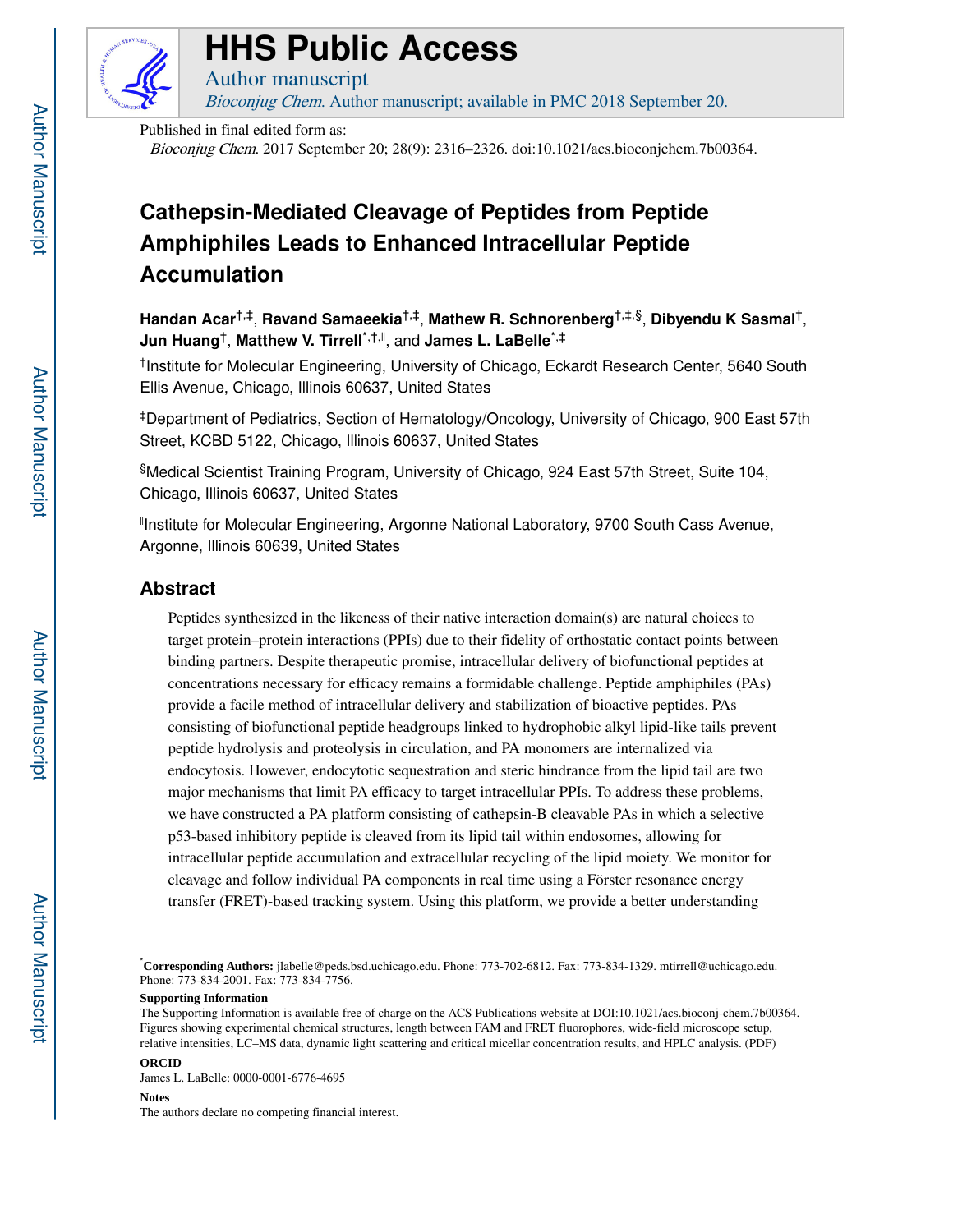and quantification of cellular internalization, trafficking, and endosomal cleavage of PAs and of the ultimate fates of each component.

## **Graphical abstract**



## **INTRODUCTION**

Recent advances in genomics and computational methods have identified ~650,000 essential intracellular protein–protein interactions (PPIs) within the human interactome responsible for normal cellular homeostasis, and of these, many also perpetuate malignant transformation.<sup>1,2</sup> One example of such a protein is  $p53$ , a tumor suppressor essential for regulating cell stress response through the induction of cell cycle arrest and apoptosis at the level of the mitochondrion.<sup>3</sup> Defects in the p53 pathway occur in ~22 million cancer patients, with approximately 50% of these defects being due to the inactivation of p53 itself and the remaining defects due to aberrancies in other p53 signaling or effector proteins.<sup>4–6</sup> A pair of these proteins are MDM2 and MDM4, both of which nonredundantly target p53 for degradation.<sup>7,8</sup> MDM2 is an E3 ubiquitin ligase that targets p53 for ubiquitin-dependent degradation, while MDM4 inhibits p53 through PPI-mediated sequestration.<sup>9–11</sup> In many cancers, the signaling pathway of wild-type TP53 is corrupted by the over-expression of these two proteins.<sup>5,12</sup> As a result, there is an urgent need to reactivate p53, particularly in those patients with "complex" p53-pathway copy-number alterations who have significantly shorter overall survival when treated with conventional chemotherapies.<sup>5,12,13</sup>

Small-molecule and peptide-based PPI inhibition of p53 binding to MDM2/4 has been shown to reactivate cell death in vitro and in preclinical animal models of chemoresistant cancers.14–18 Leading the way are compounds that, through protein binding mimicry, displace p53 from MDM2, allowing free p53 to reactivate apoptosis. Both hydrocarbonstapled  $\alpha$ -helical p53<sub>(14–29)</sub> peptides and p53<sub>(14–29)</sub> peptide amphiphiles (PAs) are examples of peptide-based therapeutics that inhibit p53–MDM2/4 interactions and have shown preclinical promise.15,19,20 A hydrocarbon-stapled peptide MDM2/4 inhibitor is currently in phase I and II clinical trials for advanced solid tumors.<sup>6,21</sup>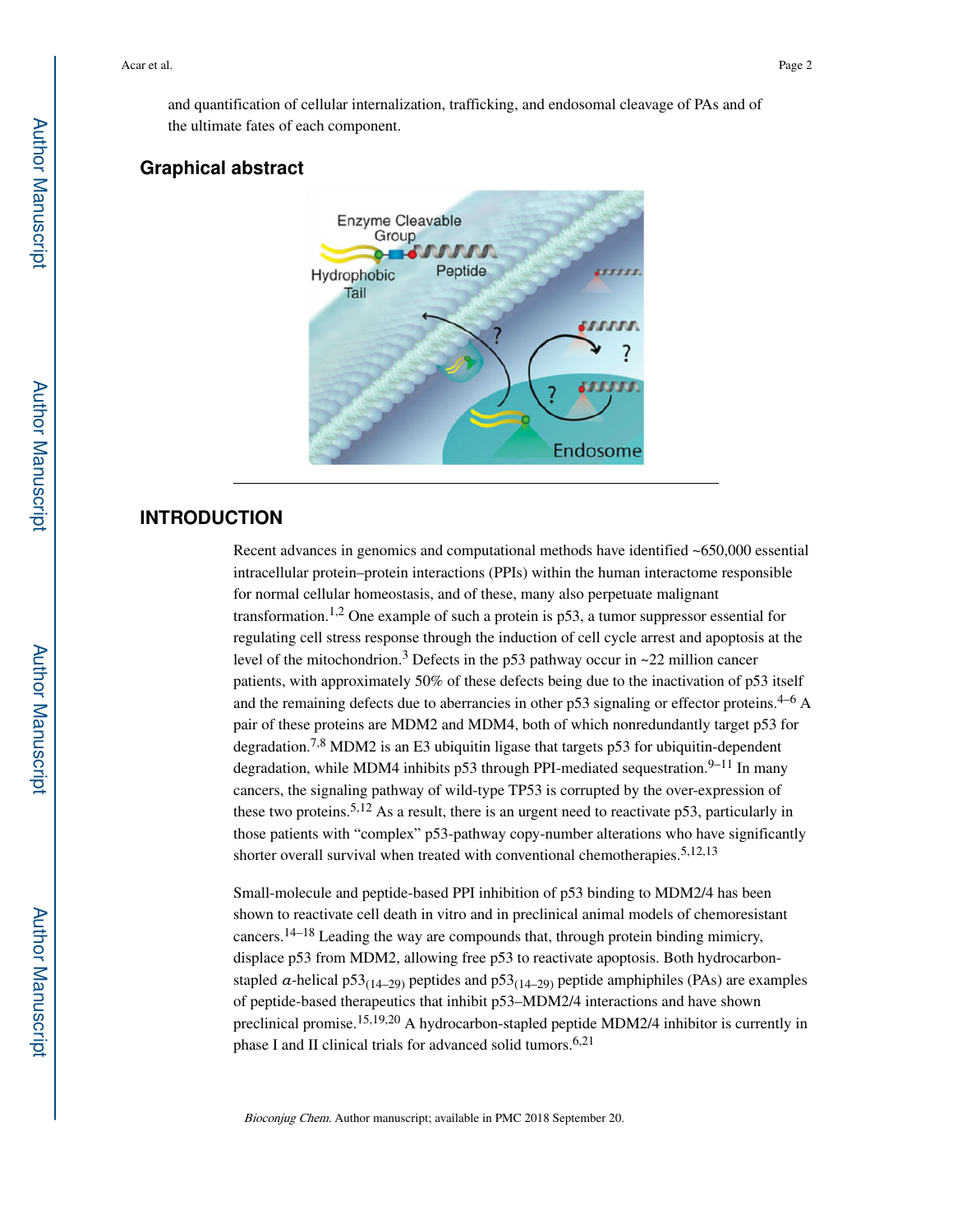Although focus has classically centered on using small molecules for inhibition of PPIs, small molecules are best at targeting PPIs with defined "hot spot" binding residues or concentrated binding foci and often fail to target PPIs with large, diffuse interfaces (>800  $\AA^2$ ) where binding is the summation of geographically distinct low-affinity interactions.<sup>1,22</sup> Therefore, peptides are highly desirable choices to target PPIs due to their fidelity of orthostatic contact points between binding partners.23,24 Despite increasing interest, obstacles remain with peptide-based compared to small-molecule therapeutics, namely lower metabolic stability, endosomal entrapment, and cell-membrane impermeability.<sup>14</sup> PAs represent one strategy with which to increase the cellular impermeability and serum stability of biofunctional peptides. PAs consist of a peptide headgroup linked to a hydrophobic alkyl lipid-like tail that self-assembles into molecules with distinct hydrophobic and hydrophilic ends, akin to natural lipids within the cellular membrane.25,26 PAs self-assemble into micellar structures in aqueous medium in which the hydrophobic tails are buried within the core, while the peptide head-groups remain on the periphery.<sup>26,27</sup> PAs also stabilize peptide secondary structure, protect peptides from proteolytic degradation, and delay plasma clearance because of their nanoscale size and shape while simultaneously enhancing intracellular internalization.<sup>20,28,29</sup> Examples of preclinical PAs can be found in diverse areas, including tissue targeting, diagnostic imaging, and cancer therapy.<sup>30</sup>

Despite the advantages of micellar PA-based systems, one major barrier to using PAs for intracellular PPI disruption is endosomal sequestration.<sup>29,31</sup> Most endosomal vesicles recycle back to the cell surface quickly in the early state. Some, however, become long-lived perinuclear late endo- and lysosomal compartments within 30–60 min following internalization, during which peptides have been shown to survive for up to 24 h.<sup>20,30,32</sup> As a result, the bulky hydrophobic tail, which is advantageous outside of the cell and during cellular internalization, becomes a membrane "anchor" within the endosome. Thus, enhancing endosomal escape is critical for meaningful clinical transition of PA-based intracellular peptide-based PPI targeting agents.

Endo- and lysosomes degrade their contents using amino-acid sequence-specific proteases, such as cathepsins, that are activated in low pH. Cathepsin cleavage sequences have been extensively studied as linkers for antibody–drug conjugates, with cathepsin-B (catB)-specific sequences being the most commonly used.<sup>33</sup> CatB is rarely found in the extracellular matrix, and therefore, conjugates produced with catB cleavable linkers remain remarkably stable in circulation.<sup>34</sup> Valine–citrulline–PABC (*para*-amino benzyl carbamate) has been used as an eflective endosomally responsive cleavable sequence (and spacer) for anticancer prodrugs and antibody-based drug conjugates.<sup>35–37</sup> CatB cleavage occurs C-terminally to the valine– citrulline dipeptide linker, while the PABC spacer allows for improved enzyme binding and kinetics and, due to its strong aromatic ring 1,6-elimination, ultimately self-immolates following cleavage.38,39 Given its excellent stability in human plasma, robust cleavage after endocytosis, and potent antigen-specific cytotoxicity, we aimed to use a similar strategy with PA-based therapeutics.

The present study used p53-based therapeutic peptide ( $p53(14-29)$ ) PAs prepared with a double palmitic acid (diC<sub>16</sub>) hydrophobic tail and valine–citrulline–PABA (*para*-amino benzoic acid) (VC–PABA) synthesized between the peptide and the hydrophobic tail to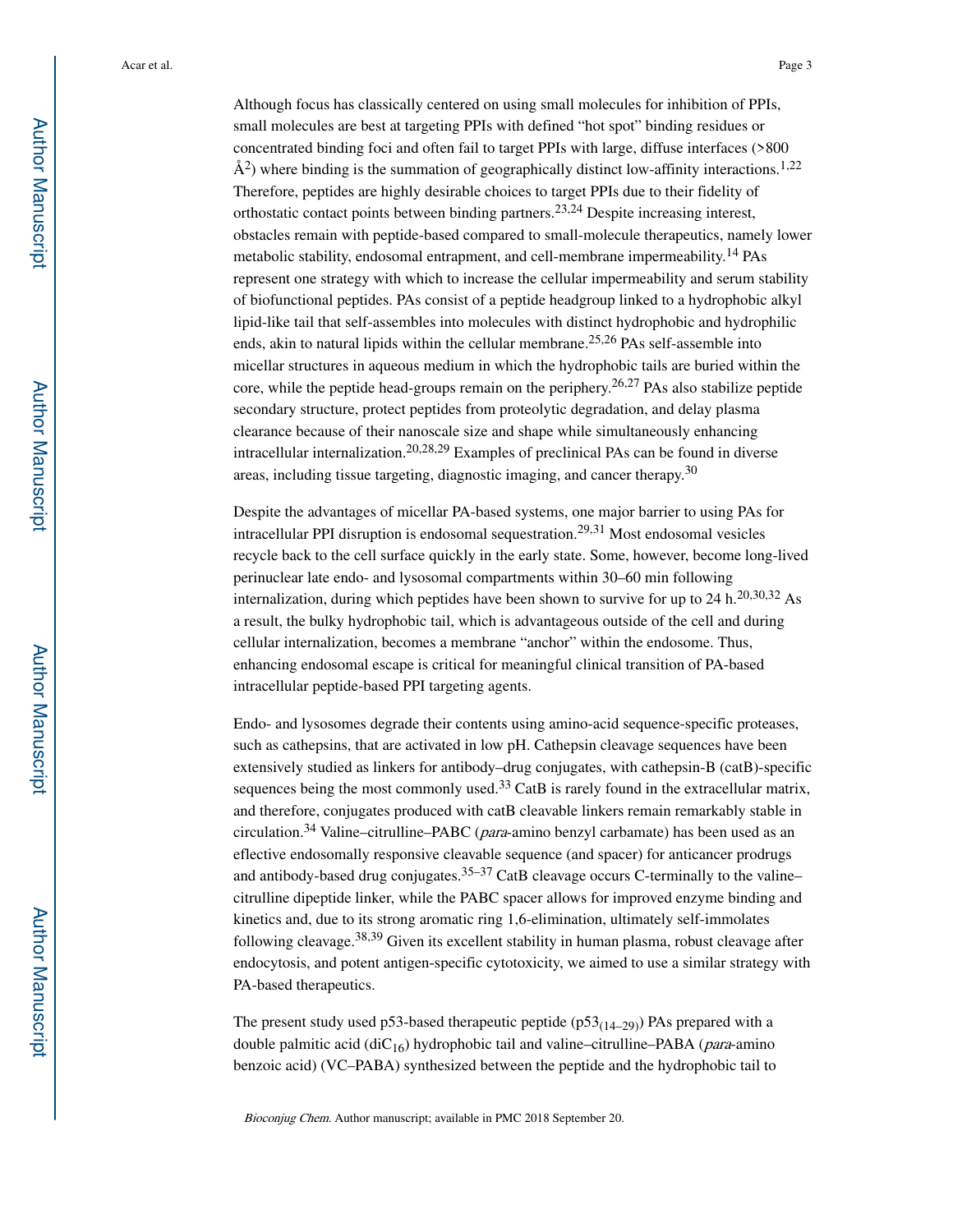allow for intracellular transport and peptide accumulation. Because the ultimate fate of PA components following endocytosis are poorly understood, we coupled  $p53_{(14-29)}$  and diC<sub>16</sub> with Forster resonance energy transfer (FRET)-compatible chromophores to monitor intracellular PA cleavage in real time. We were also able to individually track  $\text{diC}_{16}$  tails and  $p53_{(14-29)}$  peptides using these fluorophores to gain a better understanding of PA cellular internalization, peptide accumulation, lipid tail-mediated membrane sequestration, and intact PA intracellular and extracellular movements that can be extended to other PA-based systems (Figure 1).

## **RESULTS AND DISCUSSION**

#### **CatB-Cleavable Linker Evaluation**

A variety of enzyme-cleavable peptide sequences used in antibody–drug and peptide–drug conjugates were initially tested for efficacy in our system.<sup>35,40–43</sup> We ultimately chose the enzyme-cleavable peptide sequence, valine–citrulline (VC), as it gave us the fastest and most complete cleavage (Figure S1; data not shown). We substituted PABC for PABA because PABA has equivalent functional cleavage characteristics in preclinical testing and contains a moderately electron withdrawing carboxylic acid group, making it more stable during solidphase peptide synthesis.<sup>44</sup>

To determine if our cathepsin cleavage and intracellular mapping strategy would allow for the complete dissociation of  $p53<sub>(14–29)</sub>$  from diC<sub>16</sub>, we measured catB-specific cleavage kinetics in situ using recombinant human catB. To do this, we conjugated the experimentally cleavable VC–PABA sequence and a control, noncleavable triple glycine (GGG) linker to a 7-amino-4-methylcoumarin (AMC) dye, useful in studying protease activity and specificity (VC–PABA–AMC and GGG–AMC) (Figures S1A and B).<sup>45</sup> The electron group of the AMC fluorophore is localized, and thus remains quenched, when linked to the VC–PABA or GGG peptide substrate. When the covalent bond between the peptide and AMC is cleaved, this group delocalizes, resulting in fluorescence detected at 440 nm (excitation: 348 nm), allowing for the real-time measurement of enzyme and substrate kinetics. The addition of PABA improved the catB-mediated cleavage of VC from AMC, likely through its wellestablished spacer eflect, allowing catB ample access to the peptide substrate (Figure S1C). <sup>46</sup> The fluorescence intensity of VC–PABA–AMC was rapidly increased compared to VC alone, supporting previous findings (Figure S1C).34,36 Neither GGG–AMC nor GG–PABA– AMC showed any change in fluorophore intensity, indicating that PABA alone does not facilitate catB cleavage. We chose to use GGG as a control sequence in following studies due to its similar peptide length with VC–PABA and its nonreactive side groups.

#### **CatB-Cleavable PAs with FRET Chromophores**

We next sought to determine if catB cleavage fidelity and kinetics would transfer to intact PA monomers. To determine the transit time and location of individual PA components, FAM (fluorescein) and Tamra (rhodamine) were placed on either side of the VC–PABA or GGG spacers. The fluorophores were located approximately 35.5 and 35.1 Å apart, respectively, with Tamra labeling the N-terminus of  $p53_{(14-29)}$  and FAM labeling the Nterminus of either valine or glycine (Figures 2A, B and S2). FAM (donor) excitation at 488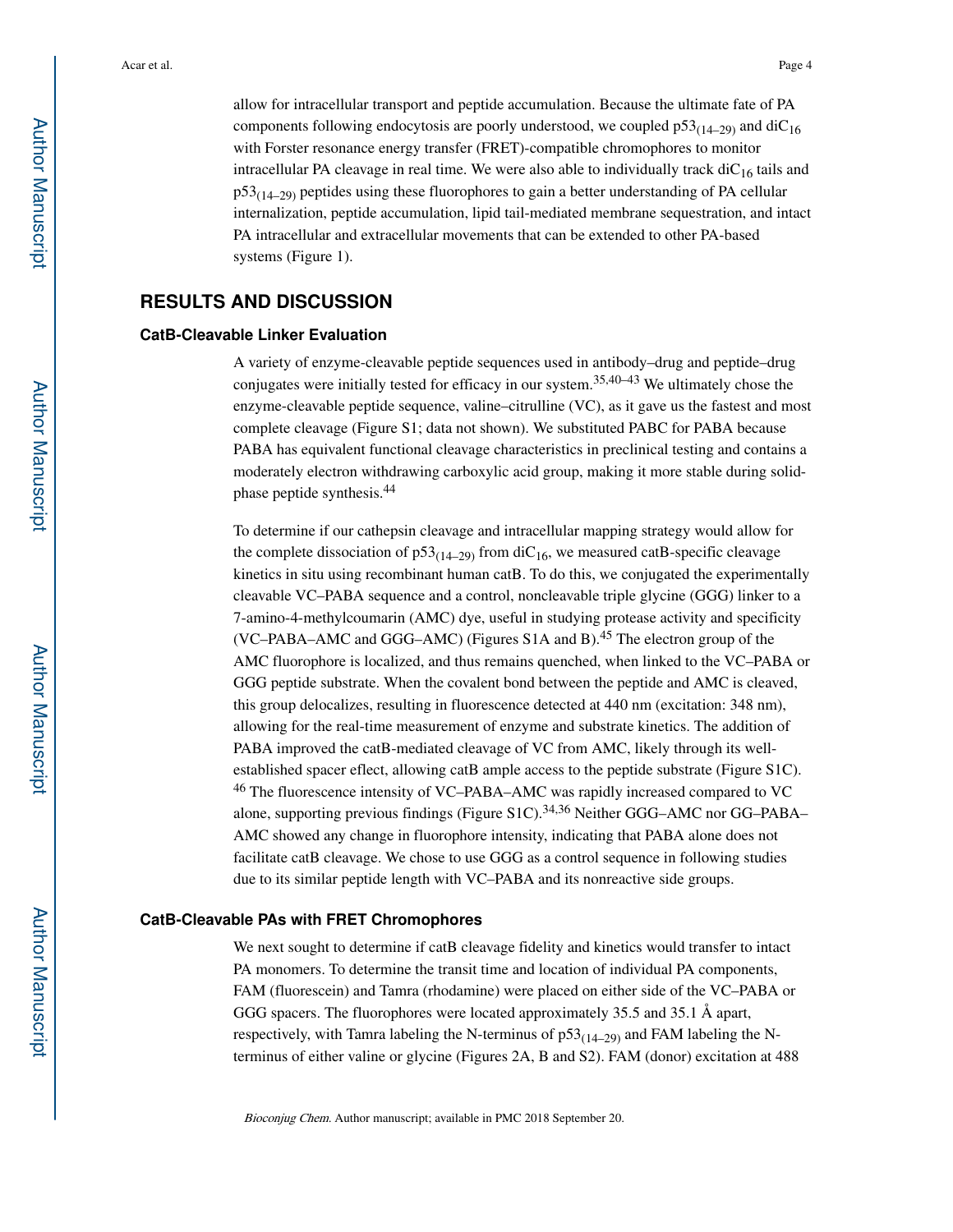nm causes emission at 520 nm that in turn excites Tamra (acceptor) that emits a FRET wavelength of 620 nm. The efficiency of this energy transfer (FRET efficiency) is extremely sensitive to the small changes in distance within 10 nm of one another.<sup>47</sup> A change in intensity of the emitted light at 620 nm after excitation at 488 nm would thus reflect dissociation of  $p53_{(14-29)}$  from the PA hydrophobic tail (Figure 1).

To ultimately monitor the enzymatic cleavage of intact PA monomers, we first measured FRET efficiency using wide-field microscopy on  $p53_{(14-29)}$  peptides with N-terminally located catB sequences with corresponding fluorochromes. To ensure that the  $p53_{(14-29)}$ peptide did not induce apoptosis in later cellular trafficking studies, we chose to use the native conformer of  $p53_{(14-29)}$ . Native  $p53_{(14-29)}$  cannot enter cells and binds MDM2/4 less avidly than α-helical-reinforced peptides, thus ensuring that the driving force for intracellular PA translocation is  $diC_{16}$  and that native p53 is not activated, thereby allowing treated cells to live long enough for trafficking analysis (Figure 2A,B).<sup>15,19,33</sup> Peptides on resin were incubated on a platform with incoming light fixed at a diameter of 200 nm, allowing the measurement of a localized bead area using 100× magnification (Figure S3). Using this method, the acceptor intensity (Tamra) diminished significantly following catB addition in the VC–PABA– $p53_{(14-29)}$ , while there was no difference in FRET signal when catB was not added or when added to the noncleavable control peptide (Figure 2C). To ensure that catB did not significantly affect  $p53<sub>(14–29)</sub>$ , media samples were collected at 3 and 24 h following the addition of catB and individual FAM and Tamra fluorescence measured. Increased FAM emission (N-terminal to the cleavage site) would indicate successful FAM dissociation, while Tamra emission would indicate enzymolysis of internal  $p53_{(14-29)}$  amino acids. FAM intensity in the media following catB addition to VC–PABA–  $p53<sub>(14–29)</sub>$  was significantly higher than that measured in the supernatant from GGG–  $p53<sub>(14–29)</sub>$ , indicating efficient catB-directed cleavage from PA monomers (Figure S4). Importantly, Tamra fluorescence in the media was minimal for both compounds, indicating relative in vitro stability of the  $p53<sub>(14–29)</sub>$  peptide (Figure S4). We next tested if this  $p53_{(14-29)}$  catB resistance would enable the measurement of peptide accumulation inside cells.

#### **Intracellular Accumulation of PA Components**

Building from our in vitro testing, we synthesized  $p53_{(14-29)}$  cleavable (diC<sub>16</sub>–VC–PABA–  $p53<sub>(14–29)</sub>$ ) and noncleavable (diC<sub>16</sub>–GGG–p53<sub>(14–29)</sub>) PAs using the diC<sub>16</sub> hydrophobic tail (Figures 3, S5, and S6). Both PA micelles were of similar size and critical micellar concentrations (CMC), allowing for valid comparisons of treatment doses (Figure S7). Unlike previously reported diC<sub>16</sub>–p53<sub>(14–29)</sub> PA, which formed rod-like, elongated micelles, these PAs formed spherical micelles between 20 and 40 nm (with occasional larger aggregates), as measured by transmission electron microscopy (TEM) and dynamic light scattering (DLS) (Figures 3 and S7).<sup>29</sup> Although the DLS size distribution suggests that the PAs could exist in either micelle or rod-like transition, only round micelles were seen in the TEM images. This difference in structure likely resulted from the additional amino acids and fluorochromes between diC<sub>16</sub> and p53<sub>(14–29)</sub> elongating the polar PA headgroup and driving round micelle formation through electrostatic repulson.<sup>26,48–50</sup> We repeated our catB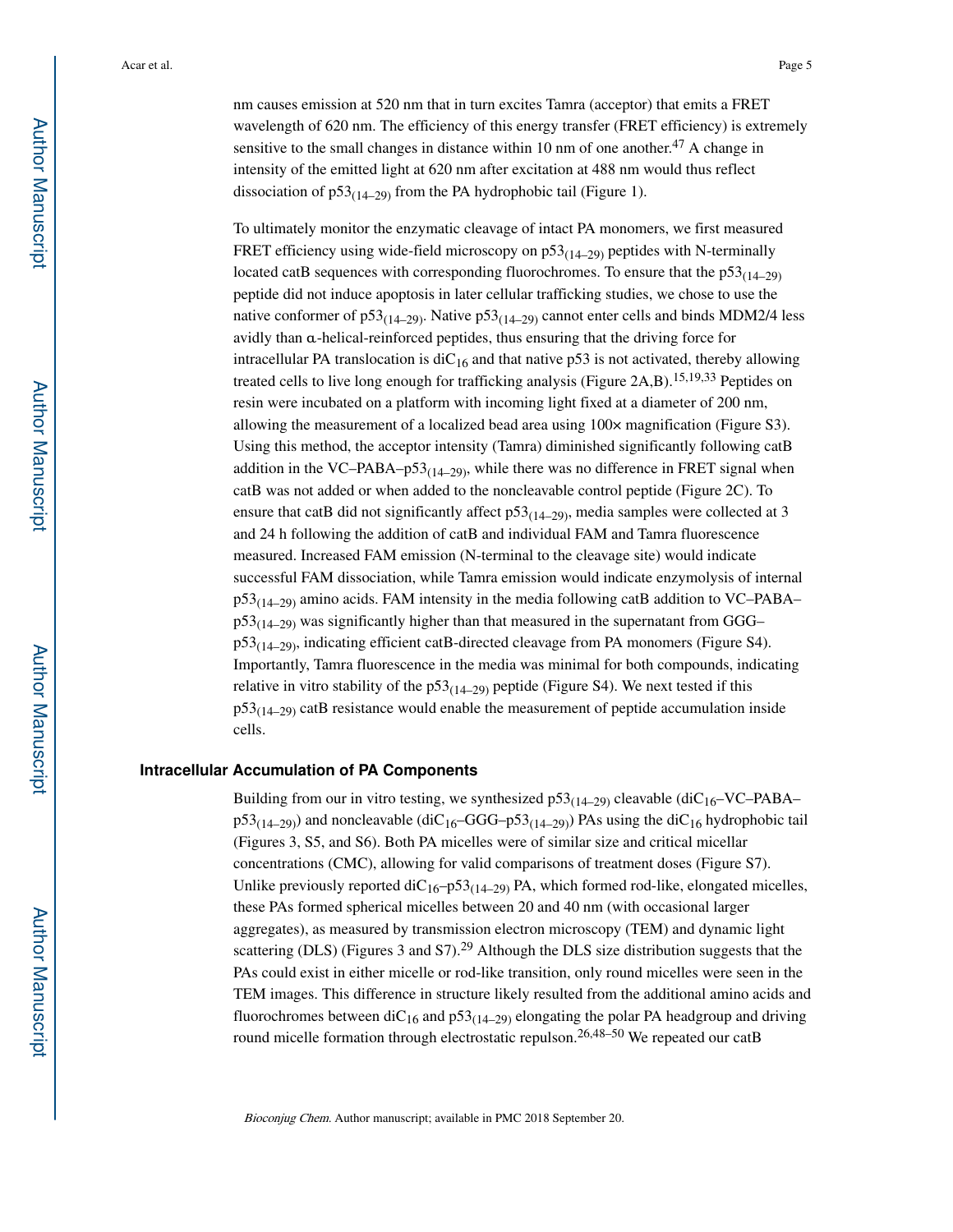cleavage analysis of these PA monomers and confirmed separation of  $\text{diC}_{16}$  from  $p53_{(14-29)}$ only after the addition of recombinant catB using HPLC (Figure S8).

To determine long-term diC<sub>16</sub>–VC–PABA–p53<sub>(14–29)</sub> and diC<sub>16</sub>–GGG–p53<sub>(14–29)</sub> intracellular accumulation under continuous PA incubation, we strategically moved FAM and Tamra out of FRET overlap range (Figure 4). By moving the fluorochromes away from one another, we were able to determine individual component accumulation without FRET interference. DLS found these PAs similar to the those detailed in Figures 3 and S7 (although slightly larger) between 50 and 100 nm, and with CMCs of 4.7 and 5.8  $\mu$ M, respectively (data not shown). HeLa cells were incubated with 10  $\mu$ M PA, such that  $p53<sub>(14–29)</sub>$  was C-terminally labeled with FAM and diC<sub>16</sub> C-terminally labeled with Tamra. Intracellular accumulation of  $diC_{16}$ –VC–PABA-p53<sub>(14–29)</sub> PA at 16 and 24 h was far greater than noncleavable control PAs (Figure 4). Cells incubated with cleavable PAs accumulated  $\mathrm{diC}_{16}$  diffusely throughout the cells, while the discrete punctae of  $p53_{(14-29)}$  overlapped considerably with diC<sub>16</sub> in cells incubated with diC<sub>16</sub>–GGG–p53<sub>(14–29)</sub> (Figure 4). However, due to the intense accumulation over time, it was impossible to determine if  $p53_{(14-29)}$  had been cleaved from diC<sub>16</sub> in cells incubated with diC<sub>16</sub>–VC–PABA–p53<sub>(14–29)</sub>. Although initially internalized, noncleavable PAs did not intracellularly accumulate over time (data not shown; Figure 4). This may have been because of recycling out of the cell, as has been previously demonstrated, or sequestration by fetal bovine serum (FBS) in the culture serum. <sup>29,51</sup> Because therapeutic peptide accumulation within target cells is necessary to obtain effective clinical responses, we next sought to determine if the  $p53<sub>(14–29)</sub>$  peptide was cleaved from PA monomers and at what time this had occurred following internalization.

#### **PA Component Intracellular Cleavage and Trafficking**

To better understand trafficking of  $p53_{(14-29)}$  inside cells, we returned to our FRET capable PA constructs (Figure 3). HeLa cells were pulsed with 2.5 μM PA for 1 h and washed rather than allow for continuous PA exposure that would complicate our visualization of catBmediated cleavage and intracellular trafficking. Both PAs were equivalently internalized within 1 h of incubation (Figure 5). Each was taken in through endocytosis with substantial compartmental colocalization with transferrin-positive intracellular vesicles, reflective of early and late endosomal trafficking (Figure 6). Despite most intact PAs being associated with transferrin-positive early endosomes, there was also evidence of dissociation and movement of  $diC_{16}$  out of these endosomes and into other areas of the cell as early as 1 h following treatment with  $diC_{16}$ –VC–PABA–p53<sub>(14–29)</sub> (Figure 6). Transferrin labels early endosomes that ultimately transition to sorting endosomes or endocytic recycling compartments where transferrin is released from the transferrin receptor at low pH.52–54 Because this process can take as little as 10 min, it is unclear if these  $\text{diC}_{16}$  tail fragments were located within late endosomes or were being recycled back to the cell surface.<sup>54</sup> Regardless, unlike diC<sub>16</sub>–VC–PABA–p53<sub>(14–29)</sub>, control diC<sub>16</sub>–GGG–p53<sub>(14–29)</sub> PAs were universally found in vesicles as one unit (Figures 5 and 6). Cleavage of  $p53_{(14-29)}$  from  $\text{diC}_{16}$  and loss of FRET signal in cells treated  $\text{diC}_{16}-\text{VC}-\text{PABA}-p53_{(14-29)}$  occurred almost completely by 3 h following incubation, whereas the FRET signal was retained in cells treated with diC<sub>16</sub>–GGG–p53<sub>(14–29)</sub> PAs (Figure 5). p53<sub>(14–29)</sub> peptide appeared to accumulate in discrete locations within the cell by 6 h, in contrast to control PAs.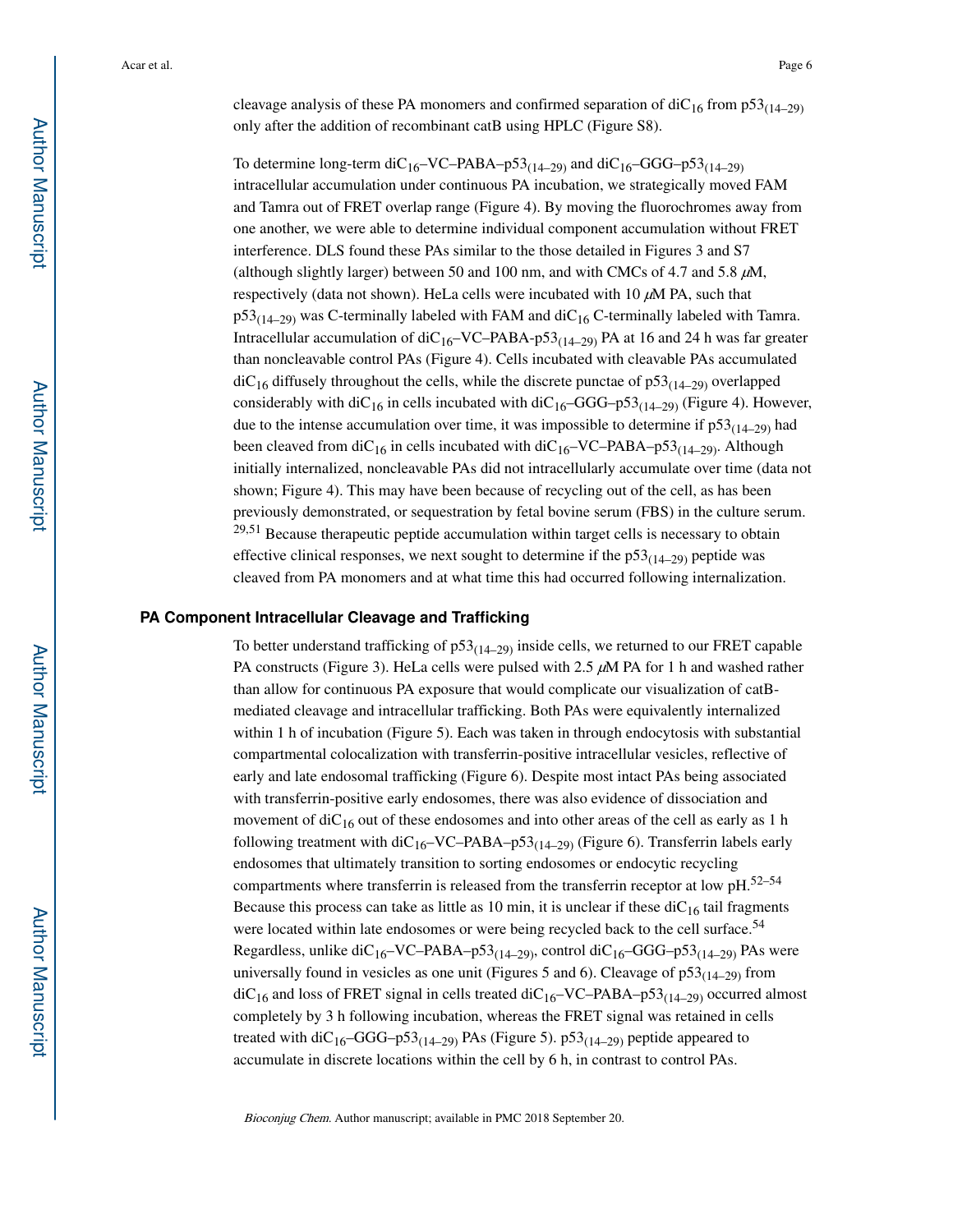Additionally,  $diC_{16}$ –GGG–p53<sub>(14–29)</sub> PA-treated cells lost overall intensity over time, as was observed previously (Figures 4). The diffuse spreading of  $\text{diC}_{16}$  throughout the cell after treatment with  $\text{diC}_{16}$ –VC–PABA–p53<sub>(14–29)</sub> suggests that these compartments are destined for exocytosis and membrane recycling (Figure 5A).<sup>20,29,51,54</sup> Supporting this hypthesis is the apparent decrease in tail and peptide signal intensity in cells treated with  $diC_{16}$ –GGG–  $p53(14-29)$  PAs, suggesting that intact PA monomers are ejected from the cell over time (Figure 5B).

To confirm that loss of FRET signal was due to cleavage of  $p53<sub>(14–29)</sub>$  from diC<sub>16</sub> and not loss of FRET efficiency (due to loss of fluorescent intensity, photobleaching, etc.), HeLa cells were treated as above but with an increased PA concentration of 10  $\mu$ M. Extracellular PA was washed away after 1 h, and cells were allowed to incubate for 6 and 24 h, followed by super-resolution laser scanning confocal microscopy. Raw images were analyzed for FRET signaling at each time point, comparing  $\text{diC}_{16}-\text{VC}-\text{PABA}-\text{p53}_{(14-29)}$  to  $\text{diC}_{16}-\text{GGG}$  $p53<sub>(14–29)</sub>$  and nontreated cells (Figure 7). While FRET signaling decreased from 6 to 24 h in cells treated with  $\text{diC}_{16}$ –VC–PABA–p53<sub>(14–29)</sub> (Figure 5), there was no change in FRET efficiency of diC<sub>16</sub>–GGG–p53<sub>(14–29)</sub>-treated cells. Therefore, cleavage of p53<sub>(14–29)</sub> from  $diC_{16}$  and movement of p53<sub>(14–29)</sub> to spatially distinct areas of the cell occurred only in relation to diC<sub>16</sub>–VC–PABA–p53( $_{14-29}$ ) and was not due to loss of the ability of intact PAs to provide a quantifiable FRET signal over time (Figure 7A).

While FRET intensity changes indicate catB-mediated cleavage, it lacks quantifiable information regarding the amount of either PA component in individual cells. To quantify the amount of  $p53_{(14-29)}$  peptide in individual cells following incubation for 24 h, we measured Tamra intensity alone at 520 nm excitation and fluorescence at 580–660 nm. Using this method, the relative amount of intracellular  $p53_{(14-29)}$  peptide was similar between diC<sub>16</sub>–VC–PABA–p53<sub>(14–29)</sub> and diC<sub>16</sub>–GGG–p53<sub>(14–29)</sub>-treated cells at 6 h (Figure 7B). However, by 24 h,  $p53<sub>(14–29)</sub>$  peptide levels dropped significantly in cells treated with diC<sub>16</sub>–GGG–p53<sub>(14–29)</sub>, confirming our previous results under continuous treatment conditions (Figure 4). One explanation for this decrease over time is that  $diC_{16}$ leads to endosomal membrane tethering and facilitates recycling of the intact  $diC_{16}$ –GGG–  $p53_{(14-29)}$  PA monomers out of the cells.

#### **Extracellular Trafficking of Intact PA Monomers and Individual PA Components**

We next sought to determine if the overall loss of  $diC_{16}-GGG-p53_{(14-29)}$  monomers or  $diC_{16}$  from  $diC_{16}$ –VC–PABA–p53<sub>(14–29)</sub>-treated cells was due to membrane recycling and extrusion via extracellular vesicles. The hydrophobic tails of PAs are thought to promote lipid membrane anchoring of PA monomers and subsequent membrane tethering.20,27,51,55 Membrane invaginations during endocytosis therefore contain these and other extracellular lipids that are transported through the endolysomal pathway and either metabolized through autophagocytosis or refluxed out of the cell within extracellular vesicles.<sup>56,57</sup> Given the rapid intracellular trafficking of PAs, we wondered if the loss of  $diC_{16}$ –GGG–p53<sub>(14–29)</sub> signal over time was due to the active exocytosis of noncleaved PA monomers.

To measure extracellular vesicles, HeLa cells were incubated for 1 h followed by washing and replacement with PA-free media. The cells were then allowed to incubate, and media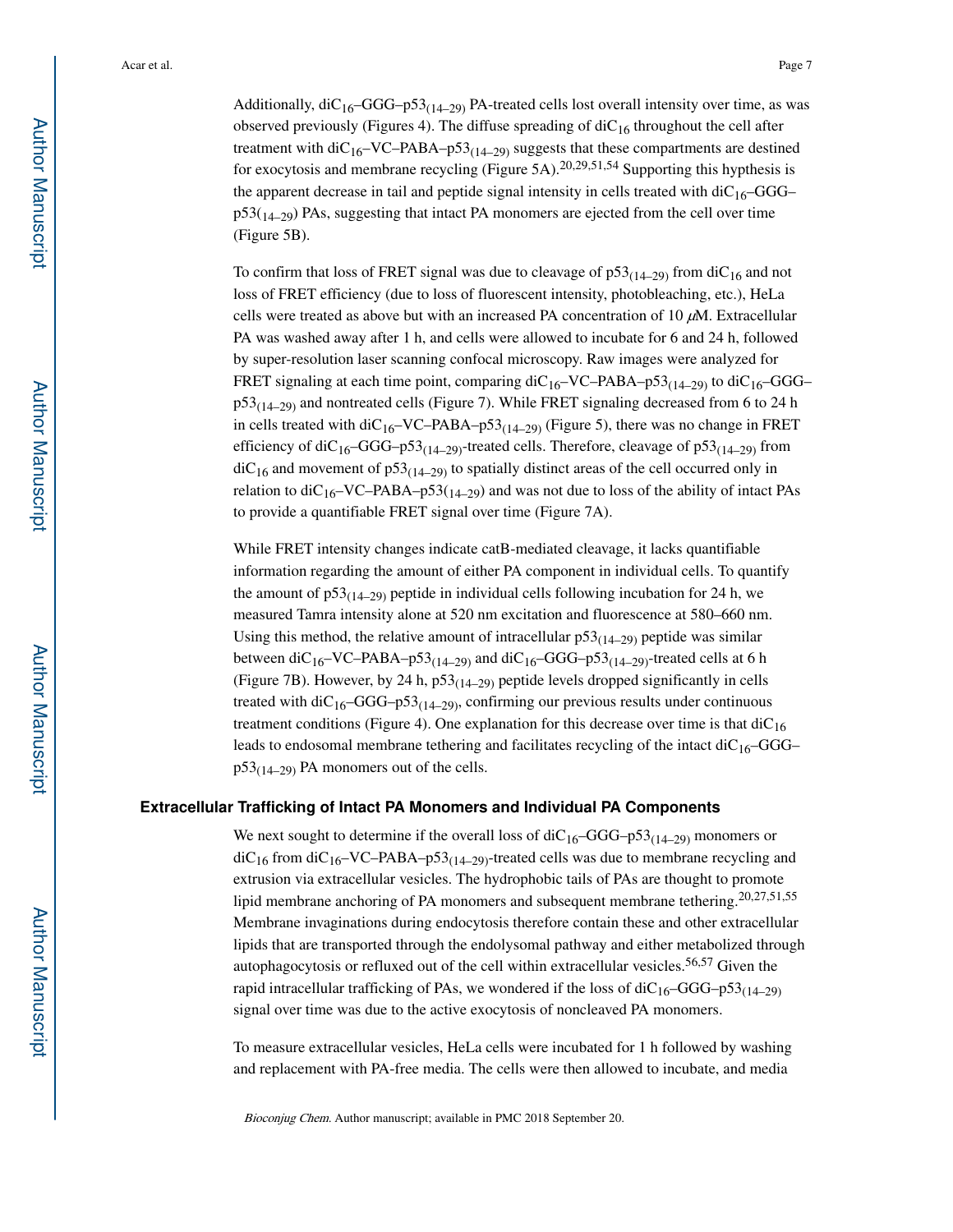samples were collected at 6 h following incubation. Vesicles within the media were analyzed using a Nanosight N300 with fluorescence filters, and nanoparticle tracking analysis (NTA) software was used to determine the number of total and red particles per frame over a threshold of a constant intensity (Figure 8). The number of red extracellular particles were lower in media from cells incubated with  $\text{diC}_{16}-\text{VC}-\text{PABA}-p53_{(14-29)}$  compared with cells treated with diC<sub>16</sub>–GGG–p53<sub>(14–29)</sub> PAs supporting efflux of intact diC<sub>16</sub>–GGG–p53<sub>(14–29)</sub> and either intracellular accumulation (as seen in Figures 4–6) or the metabolism of  $p53<sub>(14–29)</sub>$  peptides. The number of peptides within each vesicle could not be determined using this technique. Coincident measurement of  $diC_{16}$ -laded vesicles could not be performed accurately due to limitations in the Nanosight laser and detector thresholds. Despite these limitations, these results support our earlier findings and indicate that the hydrophobic diC<sub>16</sub> tails drive the excretion and recycling of intact PA monomers in our system.

## **CONCLUSIONS**

The ultimate goal of this study was to allow for controlled release of biologic peptides following PA cellular penetration and prevent rapid extracellular excretion. This is the first time, to our knowledge, that a PA has been designed with two dyes to individually follow long-term intracellular and extracellular trafficking of the functional peptide group and the hydrophobic tail. The FRET effect of the two dyes allows the visualization of effective early cleavage soon following treatment. Our results indicate that catB-mediated cleavage between  $p53_{(14-29)}$  and diC<sub>16</sub> is feasible and that therapeutic peptides are able to accumulate inside target cells, greatly improving their chance at biologic efficacy. It remains unclear if the  $p53<sub>(14–29)</sub>$  peptide that accumulates within the cell remains entrapped within endosomal vesicles or is able to pass through the endosome and localize to other organelles (Figure 1).

Peptide accumulation within target cells remains a formidable obstacle in using macromolecules, peptides, and nucleotide-based nanoparticle therapeutics, and endosomal escape remains the largest rate-limiting step in delivering therapeutic peptides to target cellular compartments.28,58–60 Reinforcement of the peptide secondary structure or addition of cationic membrane-penetrating amino acids could theoretically facilitate cytoplasmic trafficking.<sup>15,59–61</sup> Future studies aim to measure  $p53_{(14-29)}$  movement within treated cells and enhance endosomal escape and organelle trafficking.

Removal of the hydrophobic lipid tail may also be ultimately necessary for efficient target PPI engagement by way of decreasing the expected steric obstruction at the binding interface (manuscript in preparation).62–64 Through relieving hindrance, cathepsin-cleavable PA designs can be applied to peptides targeting any number of intracellular or extracellular PPIs and thus can be adapted for use as therapeutics, diagnostics, or molecular tools to elucidate PPI mechanisms of disease.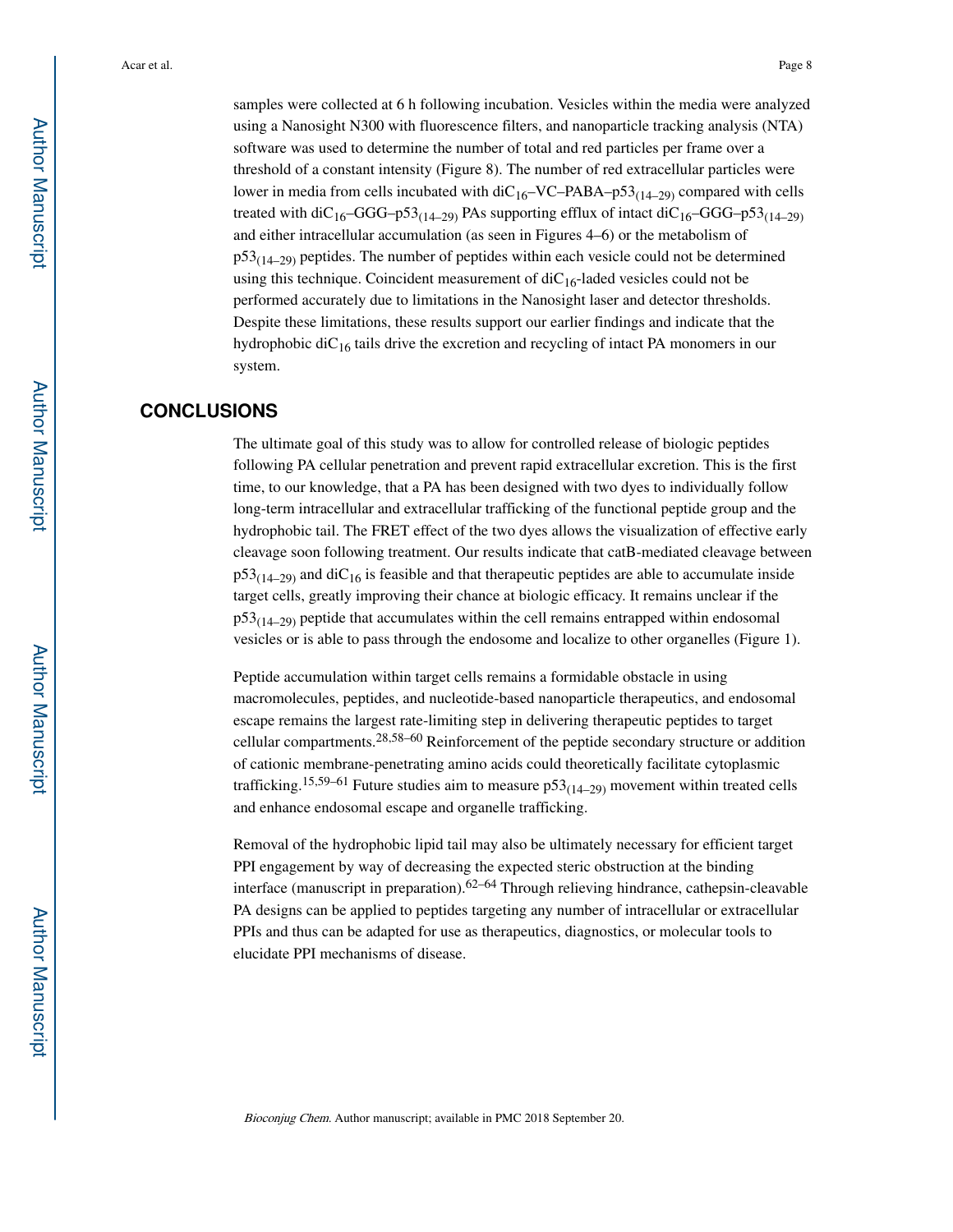## **EXPERIMENTAL PROCEDURES**

#### **Peptide Amphiphile Synthesis**

All amino acids were purchased from Protein Technologies Inc. Peptide  $p53_{(14-29)}$ (LSQETFSDLWKLLPEN) was synthesized on Rink amide resin (Novabiochem) using a standard Fmoc solid-phase peptide synthesis strategy on an automated peptide synthesizer (Protein Technologies Inc.), as previously described.<sup>51</sup> The coupling of 5-carboxyfluorescein (FAM) and 5(6)-carboxyte-tramethylrhodamine (Tamra; Novabiochem) were performed through the orthogonal side chain protections of Fmoc–Lys(Mtt)–OH and Fmoc–Lys(Dde)– OH (Novabiochem), respectively. A total of 2 equiv (with respect to resin substitution) of each dye dissolved in dimethylformamide (DMF) with  $4 \times N$ , N-diisopropylethylamine (DIPEA) and 1.95× 1-[bis(dimethylamino)methylene]-1H-1,2,3-triazolo[4,5-b]pyridinium 3-oxid hexafluorophosphate (HATU) were used for coupling to the ε-amine of lysine for 24 h at room temperature. The dialkyl lipid acid 4-(1,5-bis(hexadecyloxy)-1,5-dioxopentan-2 ylamino)-4-oxobutanoic (diC<sub>16</sub>COOH) was synthesized as described previously.<sup>65</sup> The Fmoc group of the N-terminal lysine was cleaved with 20% piperidine in DMF, and the free  $\alpha$ -amine group of the lysine-containing peptides were conjugated with  $2 \times \text{diC}_{16}$ COOH hydrophobic tail in DMF with  $4 \times$  DIPEA and 1.95 $\times$  HATU, as previously reported.<sup>66</sup> The coupling reaction shook for 24 h at room temperature. Complete cleavage from the resin was achieved using a trifluoroacetic acid (TFA)/triisopropylsilane/water (98:1:1) solution. The resulting product was precipitated in cold diethyl ether prior to purification.

Modified peptides were purified by reverse-phase preparative high-performance liquid chromatography (RP-HPLC; Prominence, Shimadzu Corporation, Kyoto, Japan) with an XBridge Prep C8 OBD column (Waters Corporation, Milford, MA) at 50 °C (flow rate: 10 mL/min from 10% to 100% within 55 min). Product identity was confirmed using matrixassisted laser desorption–ionization (MALDI) mass spectrometry (Bruker Ultraflextreme MALDI-TOF), as previously described.<sup>29</sup>

#### **Micelle Formation**

PAs were dissolved in chloroform and the solvent evaporated under  $N_2$  gas to form a layer on the wall of the eppendorf tube. Milli-Q water (or PBS for cell culture experiments; pH 7.4) was added to the PAs, sonicated for 1 h at 60 °C, and then incubated in a hot bath without sonication for 1 h for 60 °C. After cooling to room temperature, the micelle solutions were filtered through a  $0.45 \mu m$  polycarbonate syringe filter (Millipore).

#### **Critical Micelle Concentration**

CMC was performed as previously described.<sup>67</sup> A range of PA concentrations (from 512 to 0.01  $\mu$ M in half-increments) were prepared in a 1  $\mu$ M DPH aqueous solution and equilibrated for 1 h at room temperature. Solutions were plated in triplicates in a black 96 well plate, and their fluorescent intensity was measured using a Tecan Infinite M200 PRO plate reader (Mannedorf, Switzerland). Data were fit with two trend lines for low- and highintensity measurements, and CMC was calculated as the inflection point where the two trend lines meet.<sup>68</sup>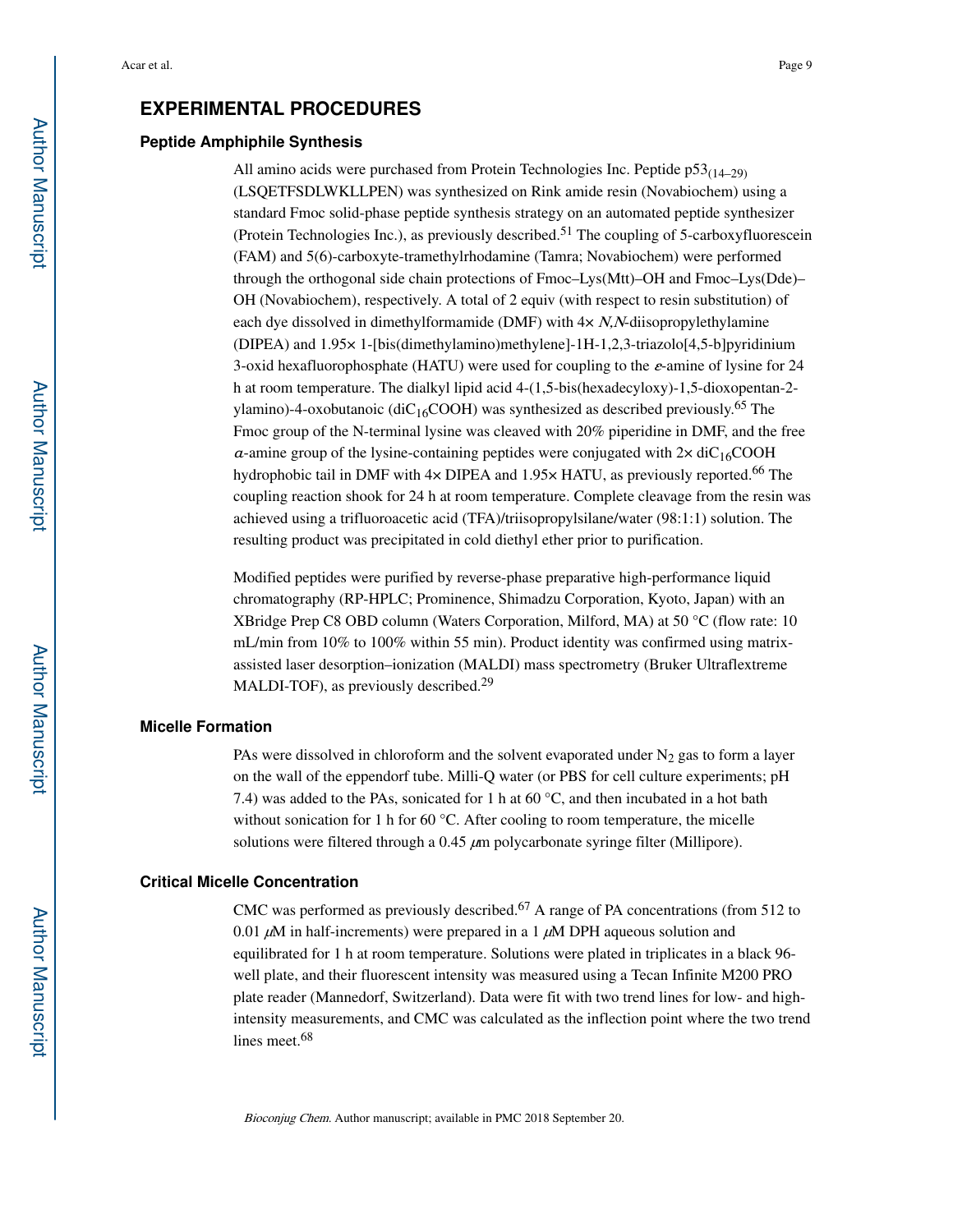Micelle size was assessed using dynamic light scattering (Brookhaven Instruments, Holtzville, NY) as previously described. Stock solutions of 0.5 mM micelles were prepared in water as described above, and DLS measurements were performed at a 90° angle and in a 637 nm system consisting of a BI-200SM goniometer and a BI-9000AT autocorrelator. Hydrodynamic radii were determined via the Stokes–Einstein equation using the diffusion coefficient determined from the auto correlation function.

#### **Transmission Electron Microscopy**

Ultrathin carbon type-A 400 mesh copper grids (Ted Pella, Redding, CA) were loaded with 5 μL of 0.5 mM PA micelles and allowed to dry. Grids were washed with several drops of water and then negatively stained with 1% aqueous phosphotungstic acid for 3 min. The excess solution was then removed, and grids were left to dry. Grids were imaged on a FEI Tecnai 12 TEM using an accelerating voltage of 120 kV.

#### **Synthesis of Peptide–AMC**

Fmoc–Lys(carbamate Wang resin)–AMC (Novabiochem) was used to synthesize the cleavable groups on the resin individually. Basic solid-phase peptide synthesis, as detailed above, was used to synthesize VC–PABA–AMC and GGG–AMC peptides. TFA cleavage of 98% was used to cleave the peptide–AMC from the resin.

#### **Cathepsin-B Cleavage Testing**

**Peptide–AMC—**Recombinant human liver cathepsin-B (Sigma-Aldrich) was used for the in vitro experiments. DTT (0.25  $\mu$ M) was used in 0.25  $\mu$ M HEPES in PBS (pH 5) as activation buffer. Peptides were dissolved in activation buffer to a final concentration as 1 mM. A total of 0.5  $\mu$ L of catB enzyme or vehicle control was added into the peptide solution. Plate-reader analysis with Tecan Infinite M200 PRO plate reader (Mannedorf, Switzerland) with triplicates of each sample were performed in 96-well plates. The intensity of the excited dye at 388 nm was measured at 440 nm.

**Dual-Dye-Labeled Peptide on Resin—**CatB and activation buffer were prepared as described above. Dye-labeled peptides were again left on the resin. Resin was washed with methanol, dried in a vacuum overnight, and then immersed in PBS (pH 7.4) for 1 h at 37 °C. PBS was then drained followed by addition of 1 mL of activation buffer and 5  $\mu$ L of catB for 100 mg of resin. Control testing was performed in the same solution without the addition of catB. Supernatant was collected after 3 and 24 h. The florescence intensity of triplicates of each sample was measured with plate reader FAM ( $\lambda_{\text{exc}}$  = 485 nm and  $\lambda_{\text{em}}$  = 535 nm) and Tamra ( $\lambda_{\text{exc}}$  = 520 nm and  $\lambda_{\text{em}}$  = 620 nm).

#### **FRET Measurements with Wide-Field Microscopy**

Peptide-laden resins were washed with methanol, vacuum-dried overnight, and then immersed in PBS (pH 7.4) for 1 h at 37 °C. After the PBS was drained, 100  $\mu$ L of activation buffer and 5 μL of enzyme was added to the edge of the well containing peptide -resin at 37 °C. FRET change based on enzyme cleavage was measured by a home-built two-channel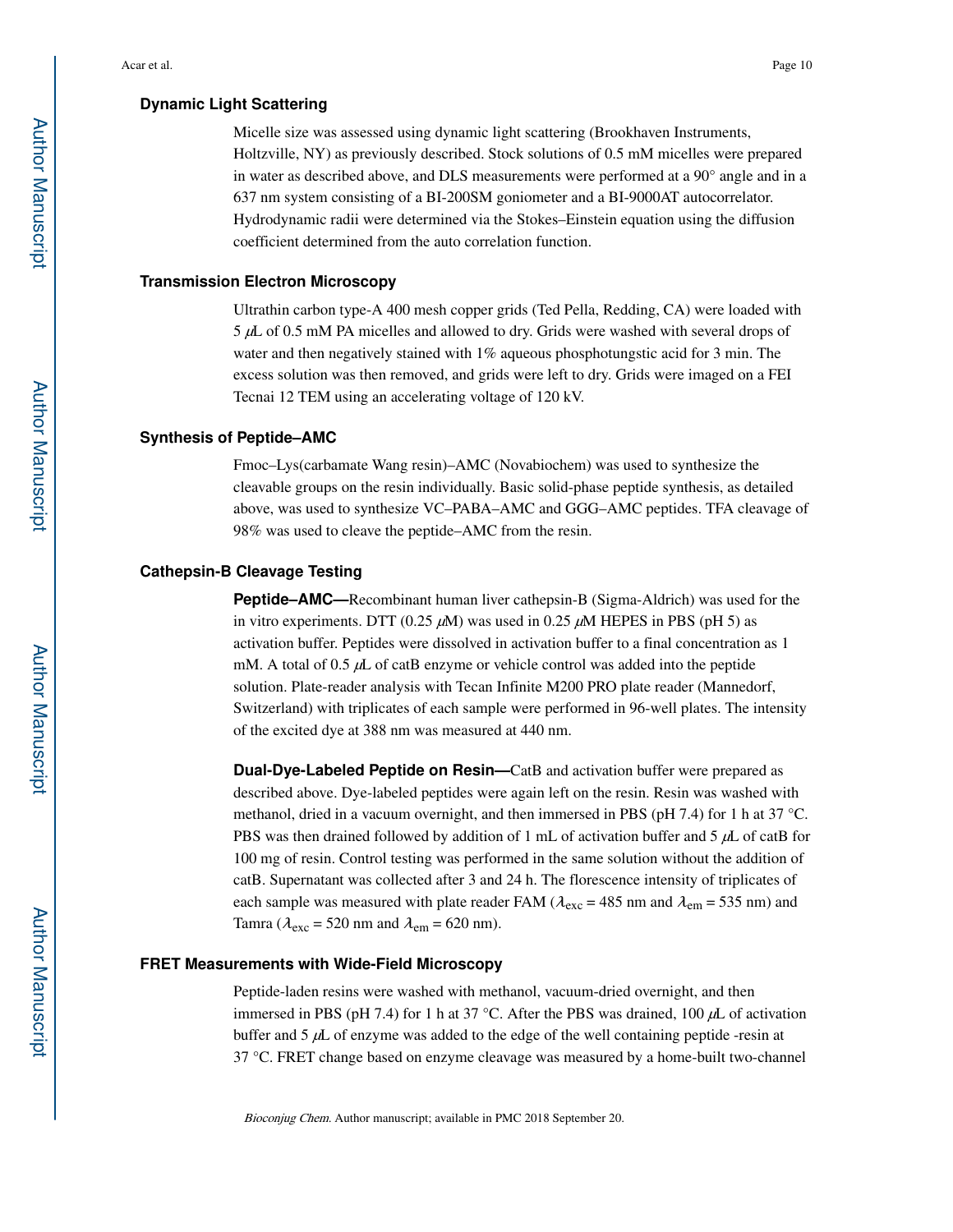FRET imaging system. Figure S3 depicts the experimental setup. The system is based on an inverted microscope (Nikon Ti) with differential interference contrast (DIC) imaging components. The excitation light from a CW-laser source ( $\lambda_{\text{ex}}$  = 488 nm; Cobalt) is combined with a fiber optics and sent to the total internal reflection fluorescence (TIRF) illumination combiner attached to the back port of the microscope. Light was reflected by a dichroic beam splitter (quadband) and focused onto the resin beads attached to the two dyelabeled peptides by a high numerical-aperture oil-immersion objective (1.4 NA, 100×). The fluorescence signal emitted from the FRET donor (FAM) and acceptor (Tamra) was nonpolarized and relayed to the camera with combination two 200 mm achormatic doublet lenses applying the 4f relay system methods. The emission signals were passed through a 500 nm long-pass filter to obtain the fluorescence images and intensity trajectories. A dichroic beam-splitter (555 nm long pass) at an orientation of a 45° angle on the direction of the signal separates out the beam, depending on the color of light. A dichroic beam splitter transmits acceptor signal and reflect the donor signal. Donor (FAM) and acceptor (Tamra) signals were passed through band-pass filters at 525/50 and 605/50 nm, respectively. The donor and acceptor channels were then reflected by two mirrors and focused to a  $1024 \times$ 1024 pixel electron-multiplying charge-coupled device (EMCCD) camera (Andore iXon 888) through a 2 in. achromatic doublet lens. The fluorescence signals were recorded using a time lapse-video with acquisition times of 10 ms and interval times of 30 or 60 s.

#### **Cell Culture**

HeLa cells were maintained in Dulbeccos modified Eagle medium (DMEM; Invitrogen) supplemented with 10% FBS, 100 U mL<sup>-1</sup> penicillin–streptomycin, 2 mM L-glutamine, and 0.1 mM MEM nonessential amino acids. Cells were grown at 37 °C in a humidified atmosphere and  $5\%$  CO<sub>2</sub>. Cells were allowed to attach on the surfaces overnight (12 h).

#### **Peptide Amphiphile Treatment of Cells for Confocal Analysis**

HeLa cells were incubated with 2.5  $\mu$ M PAs and 0.1  $\mu$ M transferrin (Alexa Fluor 647 labeled, Thermo Fisher Science) for 1 h in advanced DMEM (Invitrogen) supplemented with 1% FBS. The media was then removed, and cells were washed and either fixed immediately with 4% paraformaldehyde in PBS for 10 min at room temperature or replaced with new peptide-free media; next, cells were allowed to incubate for another 1, 2, or 5 h before being fixed. The fixed cells were then washed and left in PBS before being imaged. For accumulation experiments,  $10 \mu M$  PAs were incubated individually and left on the cells for 24 h, and the confocal images were taken in different time periods from live cells.

#### **Confocal and Superresolution Microscopy**

Images were taken by a Marianas Yokogawa-type spinning disk (inverted confocal microscope). The following lasers were used: (1) green:  $\lambda_{\rm exc}$  = 488 nm and green filter; (2) red:  $\lambda_{\text{exc}}$  = 565 nm and red filter; (3) transferrin:  $\lambda_{\text{exc}}$  = 640 nm and far-red filter; and (4) FRET channel:  $\lambda_{\text{exc}}$  = 488 nm and red filter. Super-resolution images were taken on a Leica SP5 II STED-CW super-resolution laser scanning confocal microscope. All imaging was performed at the Integrated Light Microscope Core Facility at the University of Chicago. Images were analyzed by ImageJ software.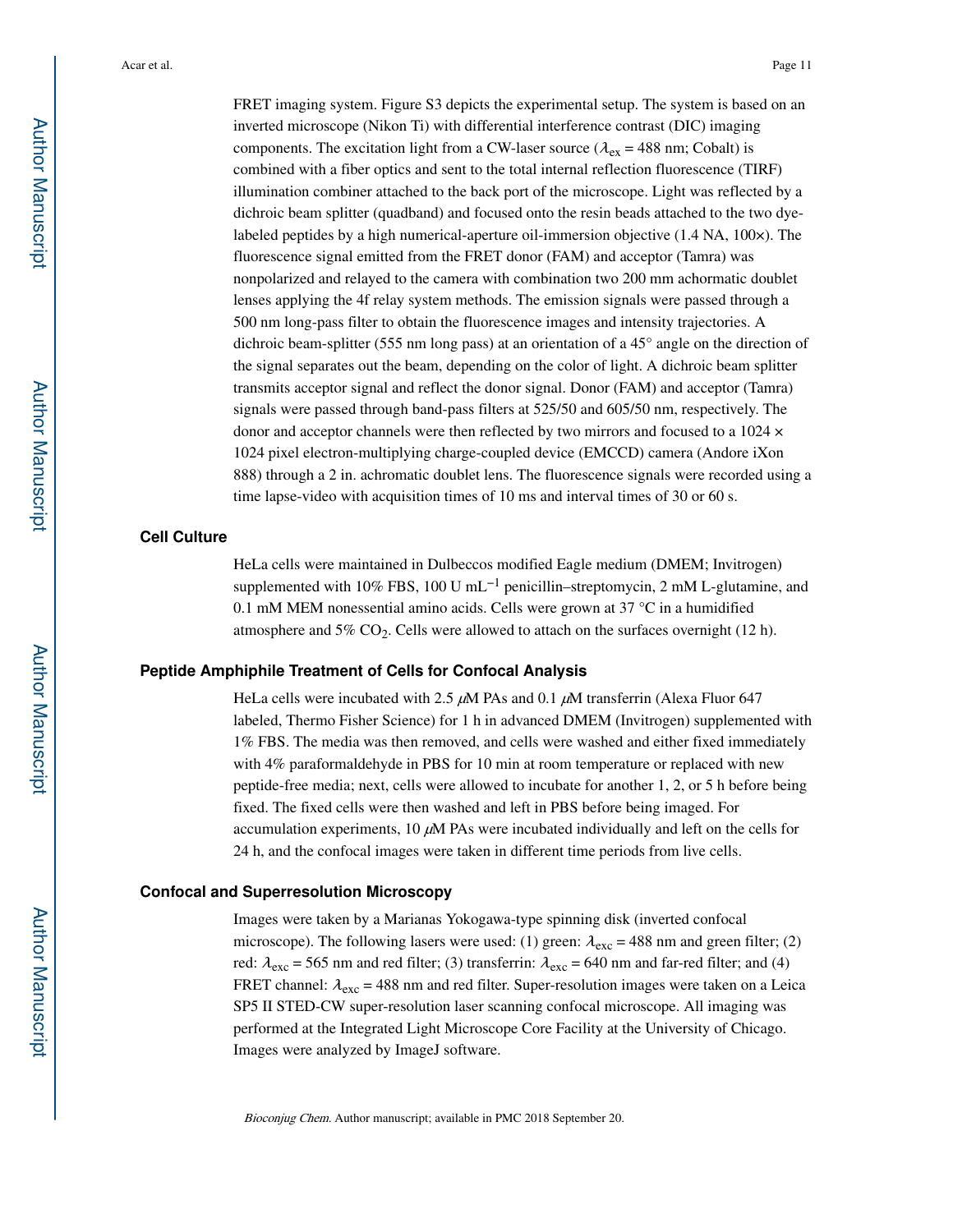#### **Extracellular Vesicle Analysis**

HeLa cells were grown in the T25 with 10% FBS. Cells were washed twice with PBS and incubated with (1) 10  $\mu$ M diC<sub>16</sub>–GGG–p53<sub>(14–29)</sub>, (2) 10  $\mu$ M diC<sub>16</sub>–VC–PABA–p53<sub>(14–29)</sub>, and (3) media alone for 1 h in advanced DMEM supplemented with 1% FBS. This media was then removed, and cells were washed twice with PBS. New 10% FBS media was then added on the cells. Following incubation for 6 and 24 h, 1 mL of media was collected from each of the samples and analyzed using a Nanosight NS300 flow cell (Nanosight, UK) following the manufacturer protocol. Nanoscale particles (10–1000 nm) were analyzed using the NTA software for size distribution and total number of particles per frame. Particles were also tracked using red filters to detect red-laden particles. The ratio of detected red particles per milliliter to total particle per milliliter for each sample was then calculated.

## **Supplementary Material**

Refer to Web version on PubMed Central for supplementary material.

## **Acknowledgments**

We thank Eric Smith for graphics assistance. We also thank Dr. Vytas Bindokas and Dr. Christine Labno at the Integrated Light Microscope Core Facility, University of Chicago for their help during the imaging. The authors also acknowledge M. Necdet Ersoy and family for their support of this research as well as the NIH's MSTP training grant (no. T32GM007281).

## **ABBREVIATIONS**

| PPI         | protein-protein interaction       |
|-------------|-----------------------------------|
| PA          | peptide amphiphile                |
| <b>FRET</b> | Forster resonance transfer        |
| catB        | cathepsin-B                       |
| <b>PABC</b> | para-amino benzyl carbamate       |
| <b>PABA</b> | <i>para</i> -amino benzoic acid   |
| $diC_{16}$  | double palmitic acid              |
| VC          | valine-citruline                  |
| GGG         | glycine-glycine-glycine           |
| AMC         | 7-amino-4-methylcoumarin          |
| TEM         | transmission electron microscopy  |
| <b>DLS</b>  | dynamic light scattering          |
| FAM         | 5-carboxyfluorescein              |
| Tamra       | 5(6)-carboxyte-tramethylrhodamine |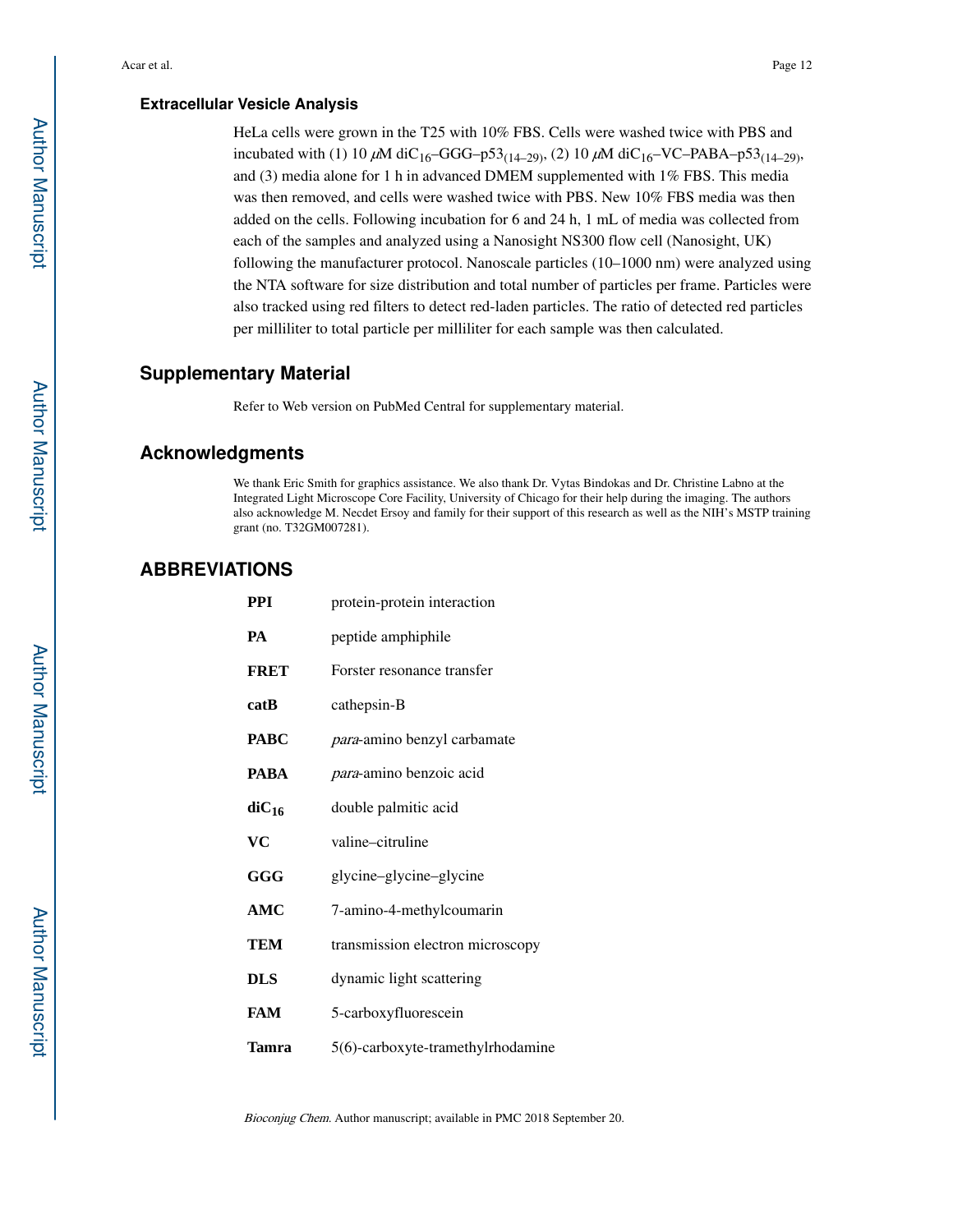| DMF        | dimethylformamide               |
|------------|---------------------------------|
| TFA        | trifluoroacetic acid            |
| CMC        | critical micellar concentration |
| <b>PBS</b> | phosphate-buffered saline       |

#### **References**

- 1. London N, Raveh B, Schueler-Furman O. Druggable protein-protein interactions–from hot spots to hot segments. Curr Opin Chem Biol. 2013; 17(6):952–9. [PubMed: 24183815]
- 2. Rolland T, Tasan M, Charloteaux B, Pevzner SJ, Zhong Q, Sahni N, Yi S, Lemmens I, Fontanillo C, Mosca R, et al. A proteome-scale map of the human interactome network. Cell. 2014; 159(5):1212– 26. [PubMed: 25416956]
- 3. Moll UM, Wolff S, Speidel D, Deppert W. Transcription-independent pro-apoptotic functions of p53. Curr Opin Cell Biol. 2005; 17(6):631–6. [PubMed: 16226451]
- 4. Bieging KT, Mello SS, Attardi LD. Unravelling mechanisms of p53-mediated tumour suppression. Nat Rev Cancer. 2014; 14(5):359–70. [PubMed: 24739573]
- 5. Brown CJ, Lain S, Verma CS, Fersht AR, Lane DP. Awakening guardian angels: drugging the p53 pathway. Nat Rev Cancer. 2009; 9(12):862–73. [PubMed: 19935675]
- 6. Burgess A, Chia KM, Haupt S, Thomas D, Haupt Y, Lim E. Clinical Overview of MDM2/X-Targeted Therapies. Front Oncol. 2016; 6:7. [PubMed: 26858935]
- 7. Itahana K, Mao H, Jin A, Itahana Y, Clegg HV, Lindstrom MS, Bhat KP, Godfrey VL, Evan GI, Zhang Y. Targeted inactivation of Mdm2 RING finger E3 ubiquitin ligase activity in the mouse reveals mechanistic insights into p53 regulation. Cancer Cell. 2007; 12(4):355–66. [PubMed: 17936560]
- 8. Parant J, Chavez-Reyes A, Little NA, Yan W, Reinke V, Jochemsen AG, Lozano G. Rescue of embryonic lethality in Mdm4-null mice by loss of Trp53 suggests a non-overlapping pathway with MDM2 to regulate p53. Nat Genet. 2001; 29(1):92–5. [PubMed: 11528400]
- 9. Bond GL, Hu W, Levine A. A single nucleotide polymorphism in the MDM2 gene: from a molecular and cellular explanation to clinical effect. Cancer Res. 2005; 65(13):5481–4. [PubMed: 15994915]
- 10. Ohtsubo C, Shiokawa D, Kodama M, Gaiddon C, Nakagama H, Jochemsen AG, Taya Y, Okamoto K. Cytoplasmic tethering is involved in synergistic inhibition of p53 by Mdmx and Mdm2. Cancer Sci. 2009; 100(7):1291–9. [PubMed: 19432880]
- 11. Vousden KH, Lane DP. p53 in health and disease. Nat Rev Mol Cell Biol. 2007; 8(4):275–83. [PubMed: 17380161]
- 12. Monti S, Chapuy B, Takeyama K, Rodig SJ, Hao Y, Yeda KT, Inguilizian H, Mermel C, Currie T, Dogan A, et al. Integrative analysis reveals an outcome-associated and targetable pattern of p53 and cell cycle deregulation in diffuse large B cell lymphoma. Cancer Cell. 2012; 22(3):359–72. [PubMed: 22975378]
- 13. Morin RD, Mendez-Lago M, Mungall AJ, Goya R, Mungall KL, Corbett RD, Johnson NA, Severson TM, Chiu R, Field M, et al. Frequent mutation of histone-modifying genes in non-Hodgkin lymphoma. Nature. 2011; 476(7360):298–303. [PubMed: 21796119]
- 14. Acar H, Srivastava S, Chung EJ, Schnorenberg MR, Barrett JC, LaBelle JL, Tirrell M. Selfassembling peptide-based building blocks in medical applications. Adv Drug Delivery Rev. 2017:110–111. 65–79.
- 15. Bernal F, Wade M, Godes M, Davis TN, Whitehead DG, Kung AL, Wahl GM, Walensky LD. A stapled p53 helix overcomes HDMX-mediated suppression of p53. Cancer Ceil. 2010; 18(5):411– 22.
- 16. Shangary S, Ding K, Qiu S, Nikolovska-Coleska Z, Bauer JA, Liu M, Wang G, Lu Y, McEachern D, Bernard D, et al. Reactivation of p53 by a specific MDM2 antagonist (MI-43) leads to p21-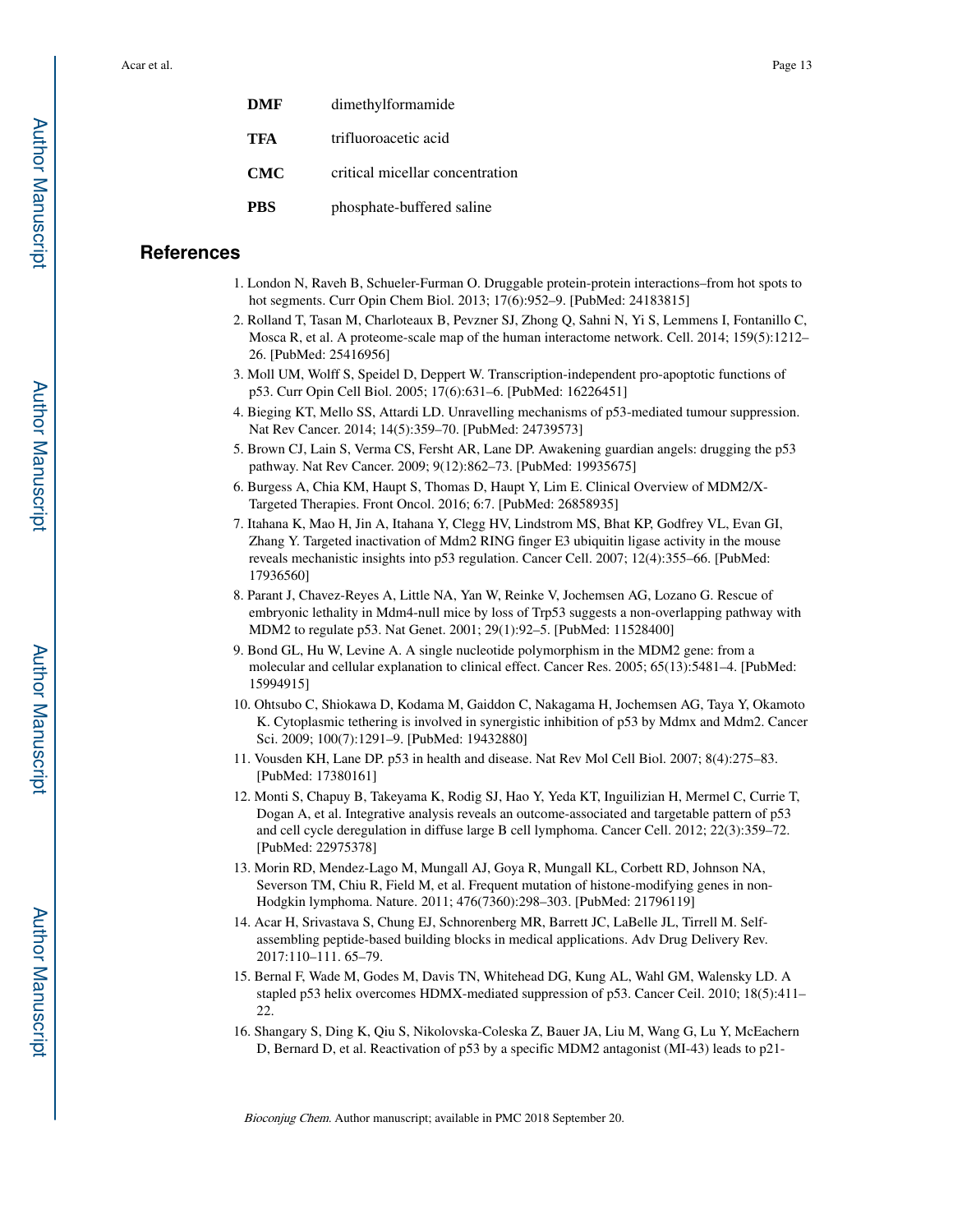mediated cell cycle arrest and selective cell death in colon cancer. Mol Cancer Ther. 2008; 7(6): 1533–42. [PubMed: 18566224]

- 17. Shangary S, Qin D, McEachern D, Liu M, Miller RS, Qiu S, Nikolovska-Coleska Z, Ding K, Wang G, Chen J, et al. Temporal activation of p53 by a specific MDM2 inhibitor is selectively toxic to tumors and leads to complete tumor growth inhibition. Proc Nati Acad Sci U S A. 2008; 105(10): 3933–8.
- 18. Vassilev LT, Vu BT, Graves B, Carvajal D, Podlaski F, Filipovic Z, Kong N, Kammlott U, Lukacs C, Klein C, et al. In vivo activation of the p53 pathway by small-molecule antagonists of MDM2. Science. 2004; 303(5659):844–848. [PubMed: 14704432]
- 19. Bernal F, Tyler AF, Korsmeyer SJ, Walensky LD, Verdine GL. Reactivation of the p53 tumor suppressor pathway by a stapled p53 peptide. J Am Chem Soc. 2007; 129(9):2456–7. [PubMed: 17284038]
- 20. Missirlis D, Krogstad DV, Tirrell M. Internalization of p53(14–29) peptide amphiphiles and subsequent endosomal disruption results in SJSA-1 cell death. Mol Pharmaceutics. 2010; 7(6): 2173–84.
- 21. Chang YS, Graves B, Guerlavais V, Tovar C, Packman K, To KH, Olson KA, Kesavan K, Gangurde P, Mukherjee A, et al. Stapled alpha-helical peptide drug development: a potent dual inhibitor of MDM2 and MDMX for p53-dependent cancer therapy. Proc Natl Acad Sci U S A. 2013; 110(36):E3445–54. [PubMed: 23946421]
- 22. Wells JA, McClendon CL. Reaching for high-hanging fruit in drug discovery at protein-protein interfaces. Nature. 2007; 450(7172):1001–9. [PubMed: 18075579]
- 23. Azzarito V, Long K, Murphy NS, Wilson AJ. Inhibition of alpha-helix-mediated protein-protein interactions using designed molecules. Nat Chem. 2013; 5(3):161–73. [PubMed: 23422557]
- 24. Clackson T, Wells JA. A hot spot of binding energy in a hormone-receptor interface. Science. 1995; 267(5196):383–6. [PubMed: 7529940]
- 25. Lim YB, Lee E, Lee M. Cell-penetrating-peptide-coated nanoribbons for intracellular nanocarriers. Angew Chem, Int Ed. 2007; 46(19):3475–3478.
- 26. Trent A, Marullo R, Lin B, Black M, Tirrell M. Structural properties of soluble peptide amphiphile micelles. Soft Matter. 2011; 7(20):9572–9582.
- 27. Missirlis D, Chworos A, Fu CJ, Khant HA, Krogstad DV, Tirrell M. Effect of the peptide secondary structure on the peptide amphiphile supramolecular structure and interactions. Langmuir. 2011; 27(10):6163–70. [PubMed: 21488620]
- 28. Blanco E, Shen H, Ferrari M. Principles of nanoparticle design for overcoming biological barriers to drug delivery. Nat Biotechnol. 2015; 33(9):941–51. [PubMed: 26348965]
- 29. Missirlis D, Teesalu T, Black M, Tirrell M. The non-peptidic part determines the internalization mechanism and intracellular trafficking of peptide amphiphiles. PLoS One. 2013; 8(1):e54611. [PubMed: 23349939]
- 30. Duncan R, Richardson SC. Endocytosis and intracellular trafficking as gateways for nanomedicine delivery: opportunities and challenges. Mol Pharmaceutics. 2012; 9(9):2380–402.
- 31. Yu B, Tai HC, Xue W, Lee LJ, Lee RJ. Receptor-targeted nanocarriers for therapeutic delivery to cancer. Mol Membr Biol. 2010; 27(7):286–98. [PubMed: 21028937]
- 32. Thanou M, Duncan R. Polymer-protein and polymer-drug conjugates in cancer therapy. Curr Opin Investig Drugs. 2003; 4(6):701–9.
- 33. Li YC, Rodewald LW, Hoppmann C, Wong ET, Lebreton S, Safar P, Patek M, Wang L, Wertman KF, Wahl GM. A versatile platform to analyze low-affinity and transient protein-protein interactions in living cells in real time. Cell Rep. 2014; 9(5):1946–58. [PubMed: 25464845]
- 34. Dubowchik GM, Firestone RA, Padilla L, Willner D, Hofstead SJ, Mosure K, Knipe JO, Lasch SJ, Trail PA. Cathepsin B-labile dipeptide linkers for lysosomal release of doxorubicin from internalizing immunoconjugates: model studies of enzymatic drug release and antigen-specific in vitro anticancer activity. Bioconjugate Chem. 2002; 13(4):855–69.
- 35. Dorywalska M, Strop P, Melton-Witt JA, Hasa-Moreno A, Farias SE, Galindo Casas M, Delaria K, Lui V, Poulsen K, Loo C, et al. Effect of attachment site on stability of cleavable antibody drug conjugates. Bioconjugate Chem. 2015; 26(4):650–9.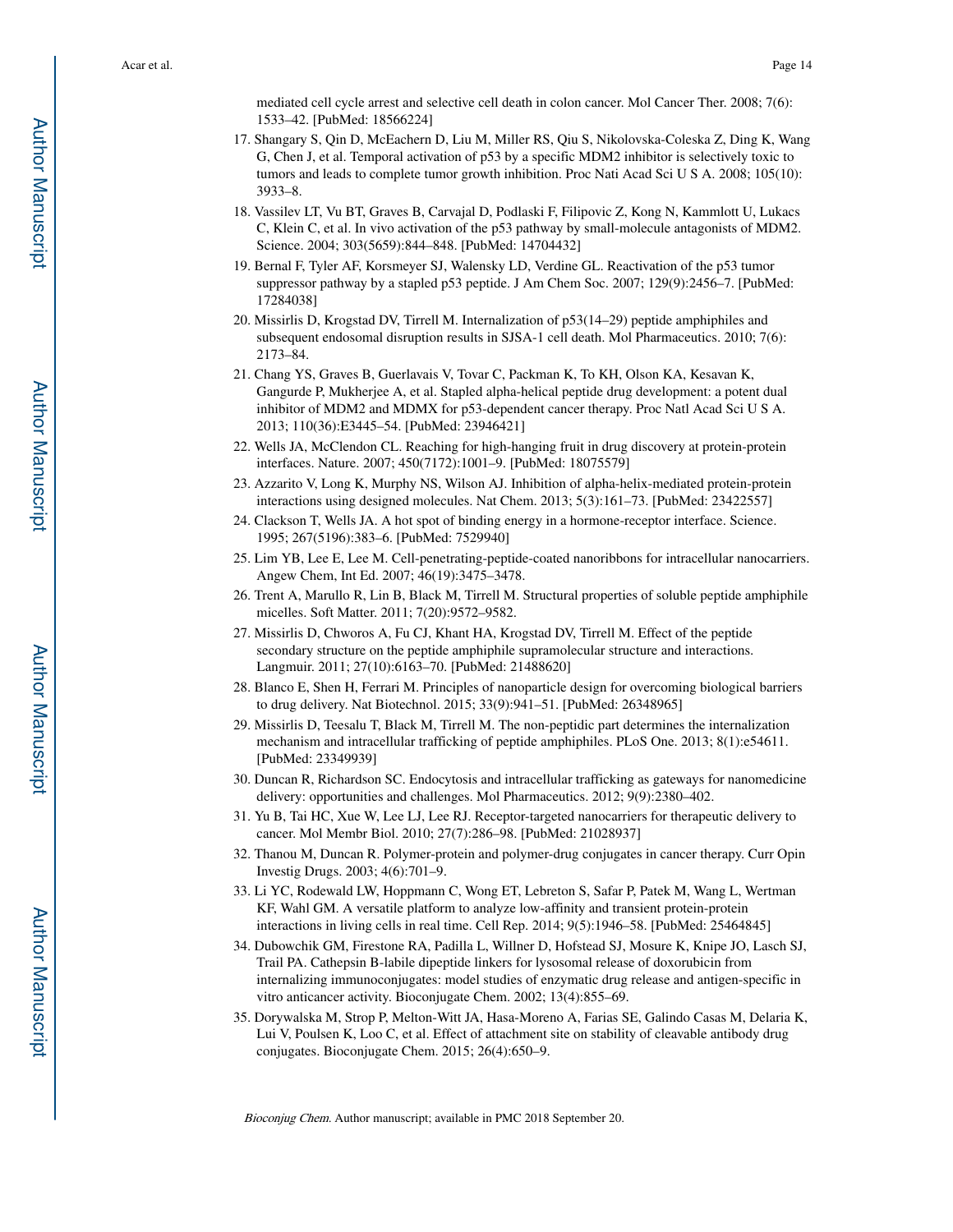- 36. Dubowchik GM, Firestone RA. Cathepsin B-sensitive dipeptide prodrugs. 1. A model study of structural requirements for efficient release of doxorubicin. Bioorg Med Chem Lett. 1998; 8(23): 3341–3346. [PubMed: 9873731]
- 37. Lyon RP, Bovee TD, Doronina SO, Burke PJ, Hunter JH, Neff-LaFord HD, Jonas M, Anderson ME, Setter JR, Senter PD. Reducing hydrophobicity of homogeneous antibody-drug conjugates improves pharmacokinetics and therapeutic index. Nat Biotechnol. 2015; 33(7):733–5. [PubMed: 26076429]
- 38. Carter PJ, Senter PD. Antibody-drug conjugates for cancer therapy. Cancer J. 2008; 14(3):154–69. [PubMed: 18536555]
- 39. Staben LR, Koenig SG, Lehar SM, Vandlen R, Zhang D, Chuh J, Yu SF, Ng C, Guo J, Liu Y, et al. Targeted drug delivery through the traceless release of tertiary and heteroaryl amines from antibody-drug conjugates. Nat Chem. 2016; 8(12):1112–1119. [PubMed: 27874860]
- 40. Bouchard H, Viskov C, Garcia-Echeverria C. Antibody-drug conjugates-a new wave of cancer drugs. Bioorg Med Chem Lett. 2014; 24(23):5357–63. [PubMed: 25455482]
- 41. Farias SE, Strop P, Delaria K, Casas MG, Dorywalska M, Shelton DL, Pons J, Rajpal A. Mass Spectrometric Characterization of Transglutaminase Based Site-Specific Antibody-Drug Conjugates. Bioconjugate Chem. 2014; 25(2):240–250.
- 42. Maniganda S, Sankar V, Nair JB, Raghu KG, Maiti KK. A lysosome-targeted drug delivery system based on sorbitol backbone towards efficient cancer therapy. Org Biomol Chem. 2014; 12(34): 6564–6569. [PubMed: 25062087]
- 43. Wang Y, Cheetham AG, Angacian G, Su H, Xie L, Cui H. Peptide-drug conjugates as effective prodrug strategies for targeted delivery. Adv Drug Delivery Rev. 2017:110–111. 112–126.
- 44. Burkhart DJ, Barthel BL, Post GC, Kalet BT, Nafie JW, Shoemaker RK, Koch TH. Design, synthesis, and preliminary evaluation of doxazolidine carbamates as prodrugs activated by carboxylesterases. J Med Chem. 2006; 49(24):7002–12. [PubMed: 17125253]
- 45. Maly DJ, Huang L, Ellman JA. Combinatorial strategies for targeting protein families: Application to the proteases. ChemBioChem. 2002; 3(1):16–37. [PubMed: 17590950]
- 46. Turk V, Stoka V, Vasiljeva O, Renko M, Sun T, Turk B, Turk D. Cysteine cathepsins: from structure, function and regulation to new frontiers. Biochim Biophys Ada, Proteins Proteomics. 2012; 1824(1):68–88.
- 47. Roy R, Hohng S, Ha T. A practical guide to single-molecule FRET. Nat Methods. 2008; 5(6):507– 516. [PubMed: 18511918]
- 48. Law B, Weissleder R, Tung CH. Mechanism-based fluorescent reporter for protein kinase A detection. ChemBioChem. 2005; 6(8):1361–1367. [PubMed: 16010698]
- 49. Ochocki JD, Mullen DG, Wattenberg EV, Distefano MD. Evaluation of a cell penetrating prenylated peptide lacking an intrinsic fluorophore via in situ click reaction. Bioorg Med Chem Lett. 2011; 21(17):4998–5001. [PubMed: 21632248]
- 50. Salim M, Minamikawa H, Sugimura A, Hashim R. Amphiphilic designer nano-carriers for controlled release: from drug delivery to diagnostics. MedChemComm. 2014; 5(11):1602–1618.
- 51. Missirlis D, Khant H, Tirrell M. Mechanisms of Peptide Amphiphile Internalization by SJSA-1 Cells in Vitro. Biochemistry. 2009; 48(15):3304–3314. [PubMed: 19245247]
- 52. Hopkins CR. Intracellular Routing of Transferrin and Transferrin Receptors in Epidermoid Carcinoma A431-Cells. Cell. 1983; 35(1):321–330. [PubMed: 6313227]
- 53. Hopkins CR, Trowbridge IS. Internalization and Processing of Transferrin and the Transferrin Receptor in Human Carcinoma A431-Cells. J Cell Biol. 1983; 97(2):508–521. [PubMed: 6309862]
- 54. Maxfield FR, McGraw TE. Endocytic recycling. Nat Rev Mol Cell Biol. 2004; 5(2):121–32. [PubMed: 15040445]
- 55. Zacharias DA, Violin JD, Newton AC, Tsien RY. Partitioning of lipid-modified monomeric GFPs into membrane microdomains of live cells. Science. 2002; 296(5569):913–916. [PubMed: 11988576]
- 56. Jaishy B, Abel ED. Lipids, lysosomes, and autophagy. J Lipid Res. 2016; 57(9):1619–35. [PubMed: 27330054]
- 57. van Meer G, Voelker DR, Feigenson GW. Membrane lipids: where they are and how they behave. Nat Rev Mol CellBiol. 2008; 9(2):112–24.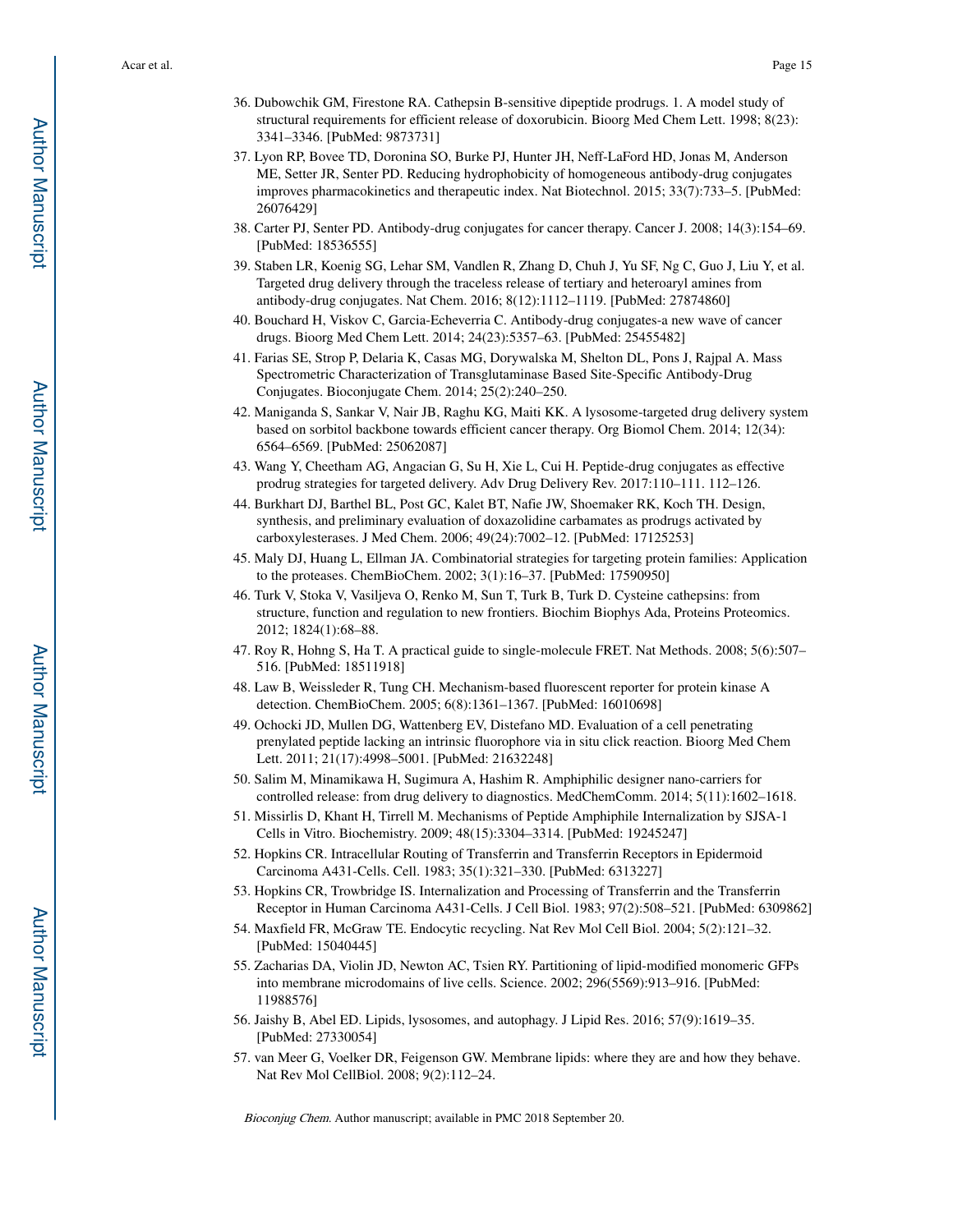- 58. Dupont E, Prochiantz A, Joliot A. Penetratin Story: An Overview. Methods Mol Biol. 2015; 1324:29–37. [PubMed: 26202260]
- 59. Lonn P, Dowdy SF. Cationic PTD/CPP-mediated macromolecular delivery: charging into the cell. Expert Opin Drug Delivery. 2015; 12(10):1627–36.
- 60. Lonn P, Kacsinta AD, Cui XS, Hamil AS, Kaulich M, Gogoi K, Dowdy SF. Enhancing Endosomal Escape for Intracellular Delivery of Macromolecular Biologic Therapeutics. Sci Rep. 2016; 6:32301. [PubMed: 27604151]
- 61. LaBelle JL, Katz SG, Bird GH, Gavathiotis E, Stewart ML, Lawrence C, Fisher JK, Godes M, Pitter K, Kung AL, et al. A stapled BIM peptide overcomes apoptotic resistance in hematologic cancers. J Clin Invest. 2012; 122(6):2018–31. [PubMed: 22622039]
- 62. Chanphai P, Bekale L, Tajmir-Riahi HA. Effect of hydrophobicity on protein-protein interactions. Eur Polym J. 2015; 67:224–231.
- 63. Dyson HJ, Wright PE, Scheraga HA. The role of hydrophobic interactions in initiation and propagation of protein folding. Proc Natl Acad Sci U S A. 2006; 103(35):13057–13061. [PubMed: 16916929]
- 64. Young L, Jernigan RL, Covell DG. A Role for Surface Hydrophobicity in Protein-Protein Recognition. Protein Sci. 1994; 3(5):717–729. [PubMed: 8061602]
- 65. Berndt P, Fields GB, Tirrell M. Synthetic Lipidation of Peptides and Amino-Acids Monolayer Structure and Properties. J Am Chem Soc. 1995; 117(37):9515–9522.
- 66. Chung EJ, Cheng Y, Morshed R, Nord K, Han Y, Wegscheid ML, Auffinger B, Wainwright DA, Lesniak MS, Tirrell MV. Fibrin-binding, peptide amphiphile micelles for targeting glioblastoma. Biomaterials. 2014; 35(4):1249–56. [PubMed: 24211079]
- 67. Trent A, Ulery BD, Black MJ, Barrett JC, Liang S, Kostenko Y, David NA, Tirrell MV. Peptide amphiphile micelles self-adjuvant group A streptococcal vaccination. AAPS J. 2015; 17(2):380–8. [PubMed: 25527256]
- 68. Black M, Trent A, Kostenko Y, Lee JS, Olive C, Tirrell M. Self-assembled peptide amphiphile micelles containing a cytotoxic T-cell epitope promote a protective immune response in vivo. Adv Mater. 2012; 24(28):3845–9. [PubMed: 22550019]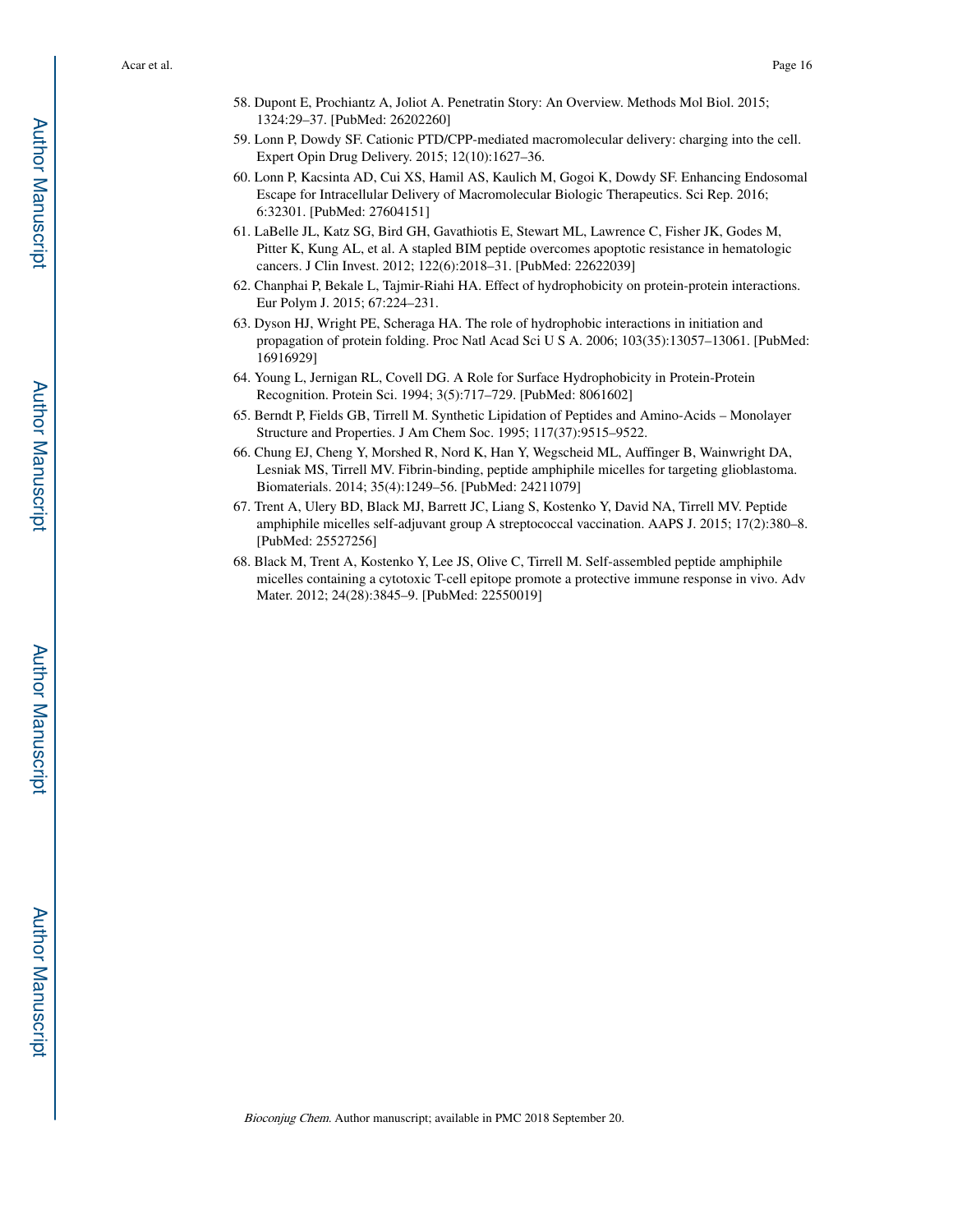

#### **Figure 1.**

Evaluation and trafficking of enzyme-cleavable peptide amphiphiles with FRET-compatible fluorophores. The ultimate goal of this study is to facilitate ceullar penetration and cleavage of peptides from their lipid carriers in an affort to amplify the intracellular availability of therapeutic peptides. To evalulate this in real time, we used confocal imaging and intracellular FRET analysis with one dye located on the biofunctional peptide and the other on the hydrophobic tail. To begin the process, PAs self-assemble into micelles that are incorporated into the cell through endocytosis. Following endocytosis, cathepsin-B (catB) cleaves the PA through a specific amino-acid linker group between the peptide and the hydrophobic tail (blue square). Following cleavage, the peptide and tail are trafficked throughout the cell, with the ultimate goal of targeting diseased protein–protein interactions (PPIs) in specific intracellular compartments and organelles, depending on the specificity of the peptide being used.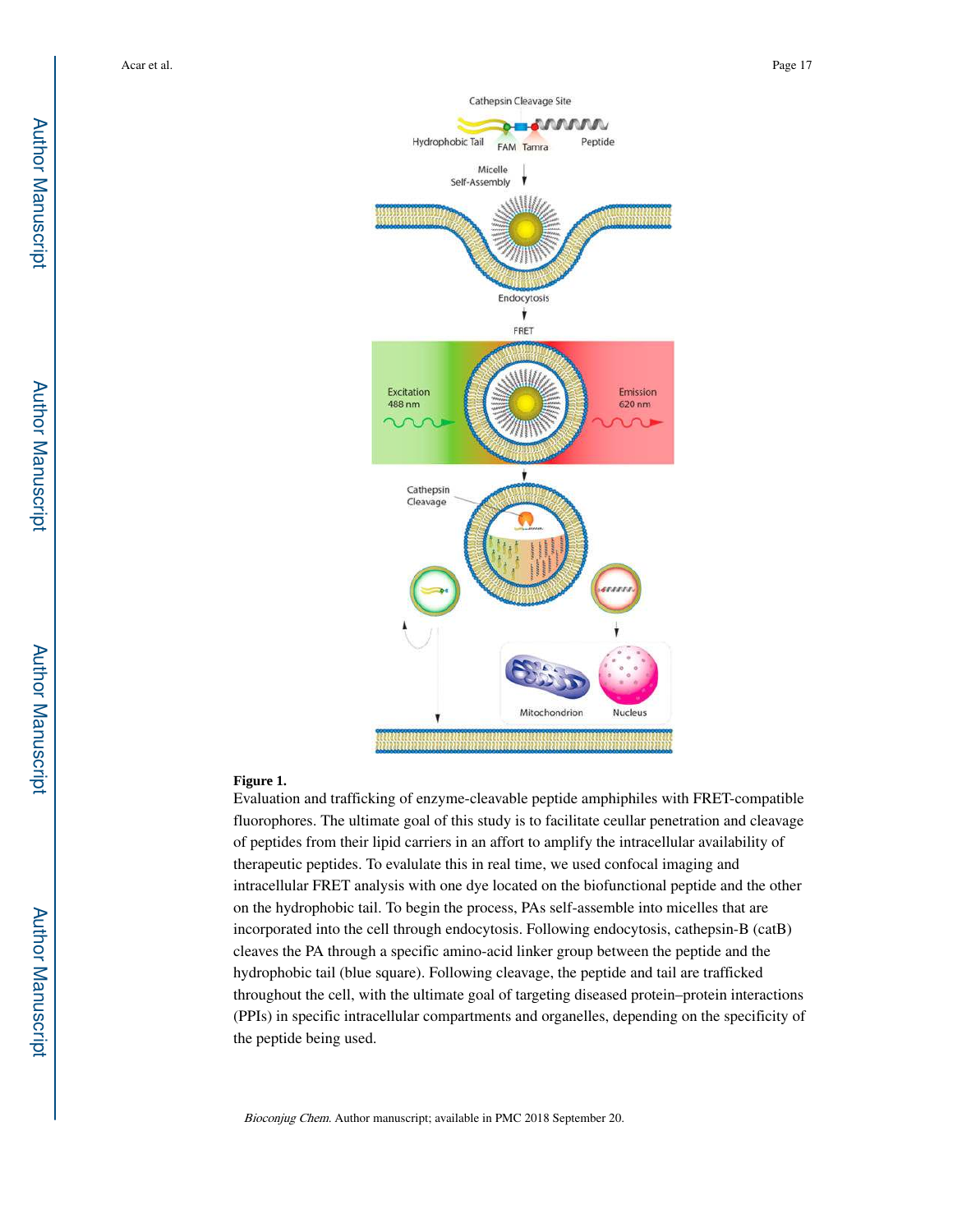

#### **Figure 2.**

Chemical structures of (A) cleavable and (B) noncleavable  $p53_{(14-29)}$  peptides on resin with FAM and Tamra fluorophores used for FRET analysis. (C) Recombinant catB was added the side of the chamber, and FRET signal is rapidly lost as the enzyme reaches VC-PABA targets (orange) within the focused viewing area of the microscope. No loss of FRET signal was measured against GGG-p53<sub>(14–29)</sub> targets (blue) or without the addition of catB (gray).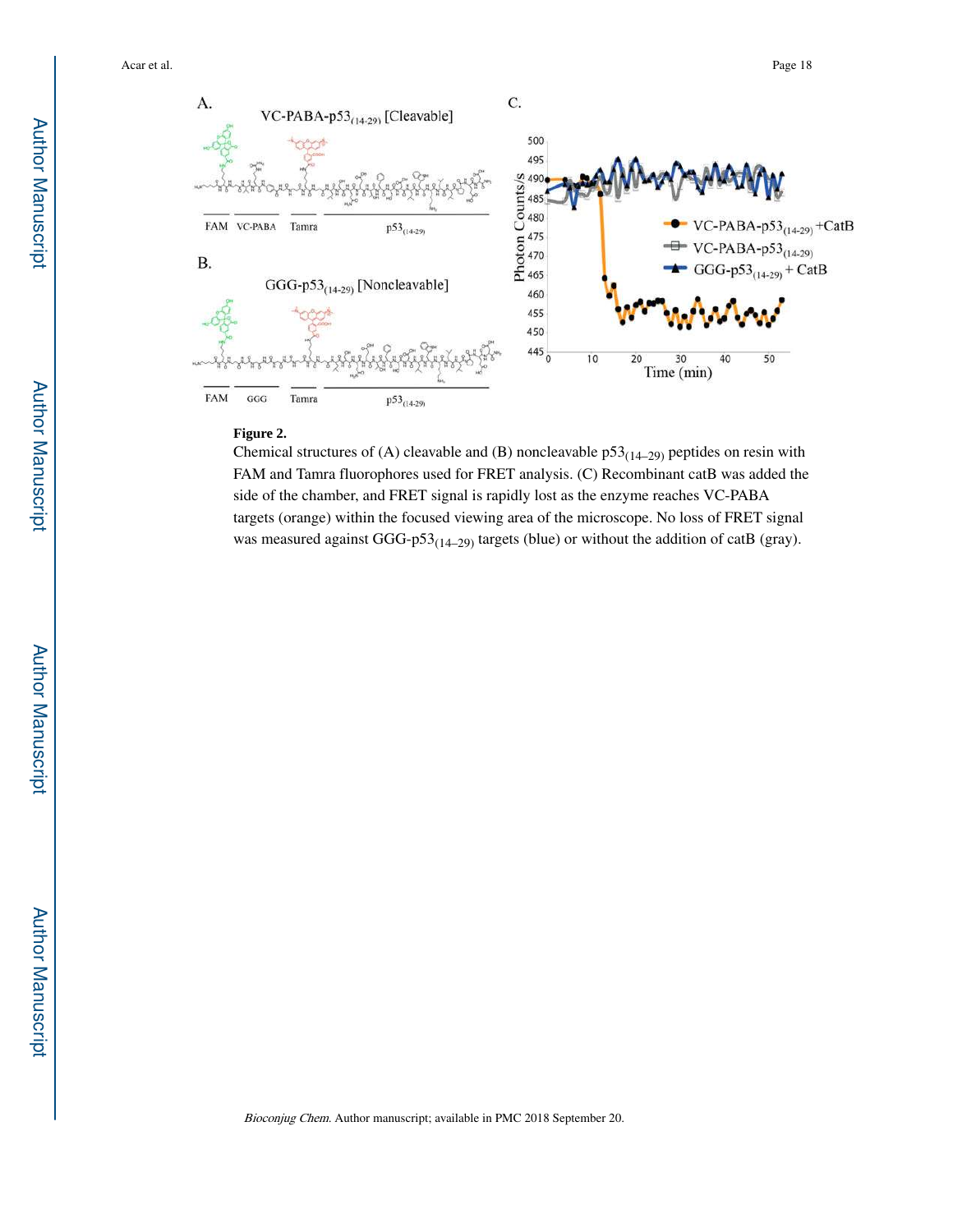

#### **Figure 3.**

Chemical structures of (A) cleavable and (C) noncleavable PAs. Transmission electron microscopy images of each PA reveal rounded micelles of similar shape and size are shown in panels B and D.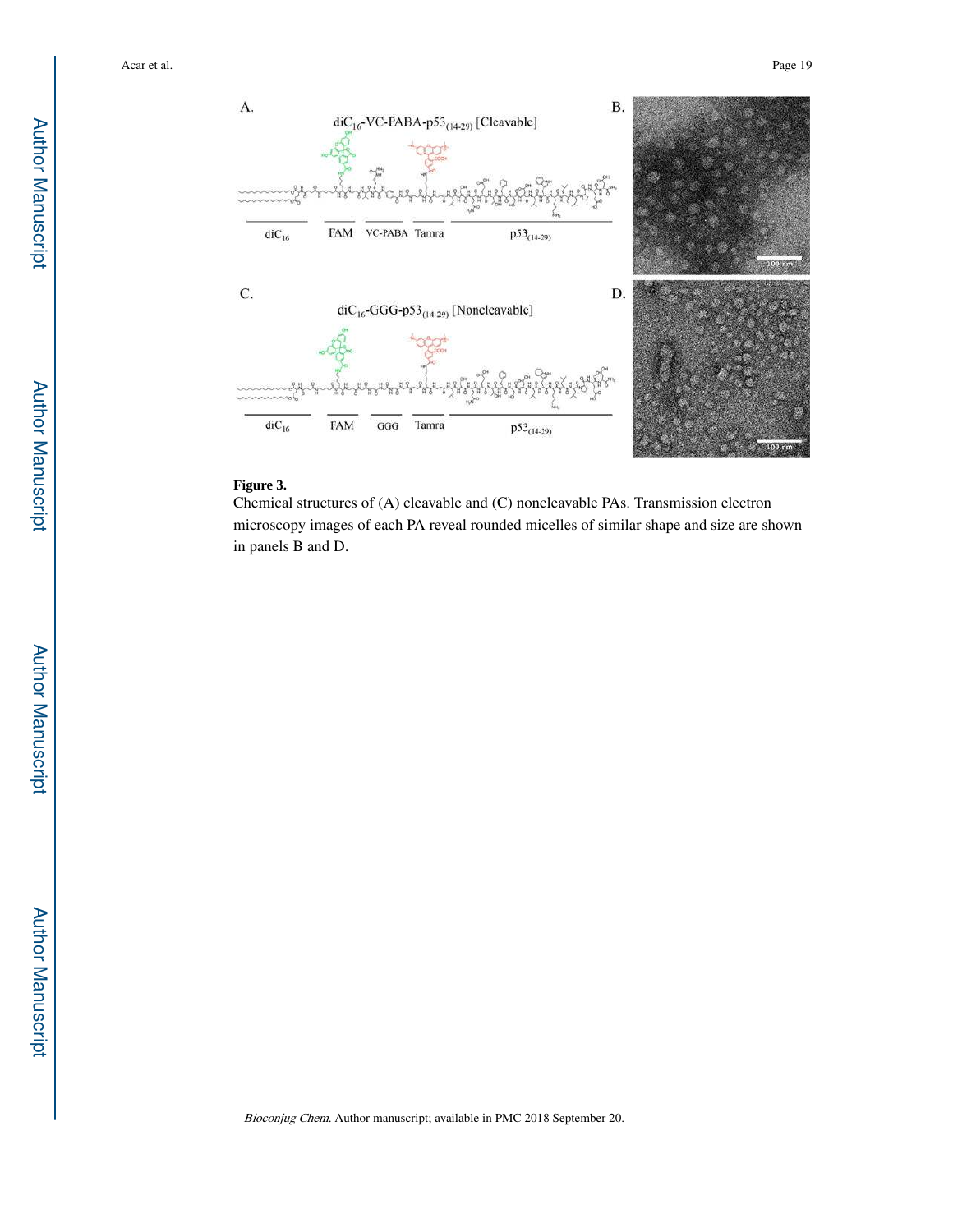

### **Figure 4.**

Intracellular accumulation of PAs in HeLa cells. HeLa cells under constant incubation with 10 μM (A) cleavable or (B) noncleavable PAs. FRET incompatible spacing of FAM (labeling  $p53_{(14-29)}$ ) and Tamra (labeling diC<sub>16</sub>) allowed for evaluation of PA sequestration over time. Cells incubated with diC<sub>16</sub>–VC–PABA–p53<sub>(14–29)</sub> showed PA accumulation, while cells incubated with diC<sub>16</sub>–GGG–p53<sub>(14–29)</sub> did not. (The nucleus of each cell was marked with DAPI; p53<sub>(14–29)</sub>, green; diC<sub>16</sub>, red). Scale bars: 20  $\mu$ m.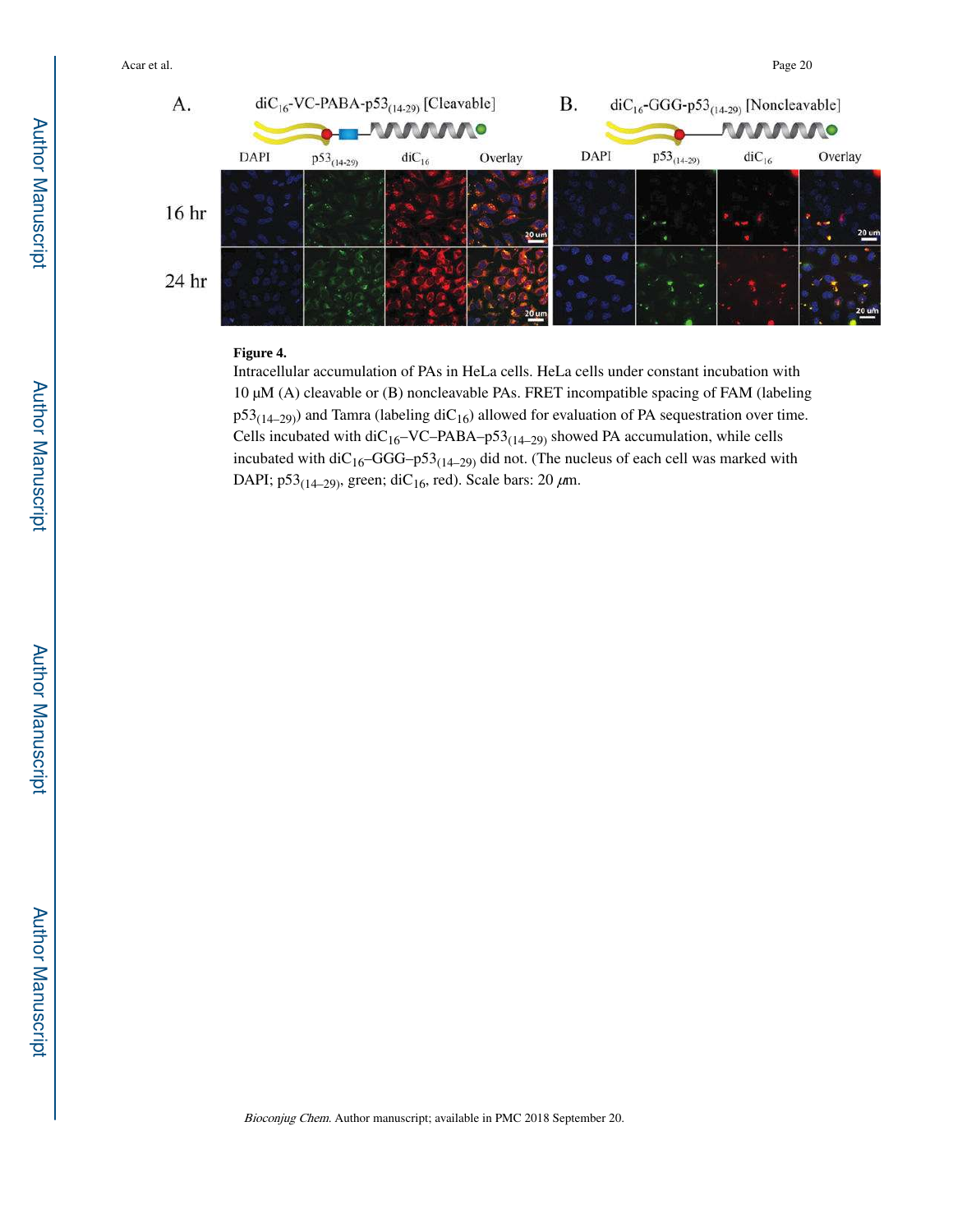

#### **Figure 5.**

Real-time measurement of catB-mediated cleavage of (A)  $\text{diC}_{16}-\text{VC-PABA}-p53_{(14-29)}$  and (B) diC<sub>16</sub>–GGG–p53<sub>(14–29)</sub>. HeLa cells were incubated for 1 h with respective PAs and then washed. The location of diC<sub>16</sub> (green) and  $p53<sub>(14–29)</sub>$  (red) were followed for 6 h. FRET signaling was lower within 2 h in cells treated with the cleavable  $\text{diC}_{16}$ –VC–PABA–  $p53<sub>(14–29)</sub>$  PA and almost undetectable by 6 h after incubation. Conversely, FRET signaling decreased but still remained in cells treated with noncleavable di $C_{16}$ –GGG–p53<sub>(14–29)</sub> PAs. Interestingly, the amount of diC<sub>16</sub> and  $p53_{(14-29)}$  in cells treated with diC<sub>16</sub>–GGG–  $p53<sub>(14–29)</sub>$  decreased at the same rate as FRET signaling in these cells suggesting the trafficking of diC<sub>16</sub>–GGG–p53<sub>(14–29)</sub> out of the cells. Scale bars: 20  $\mu$ m.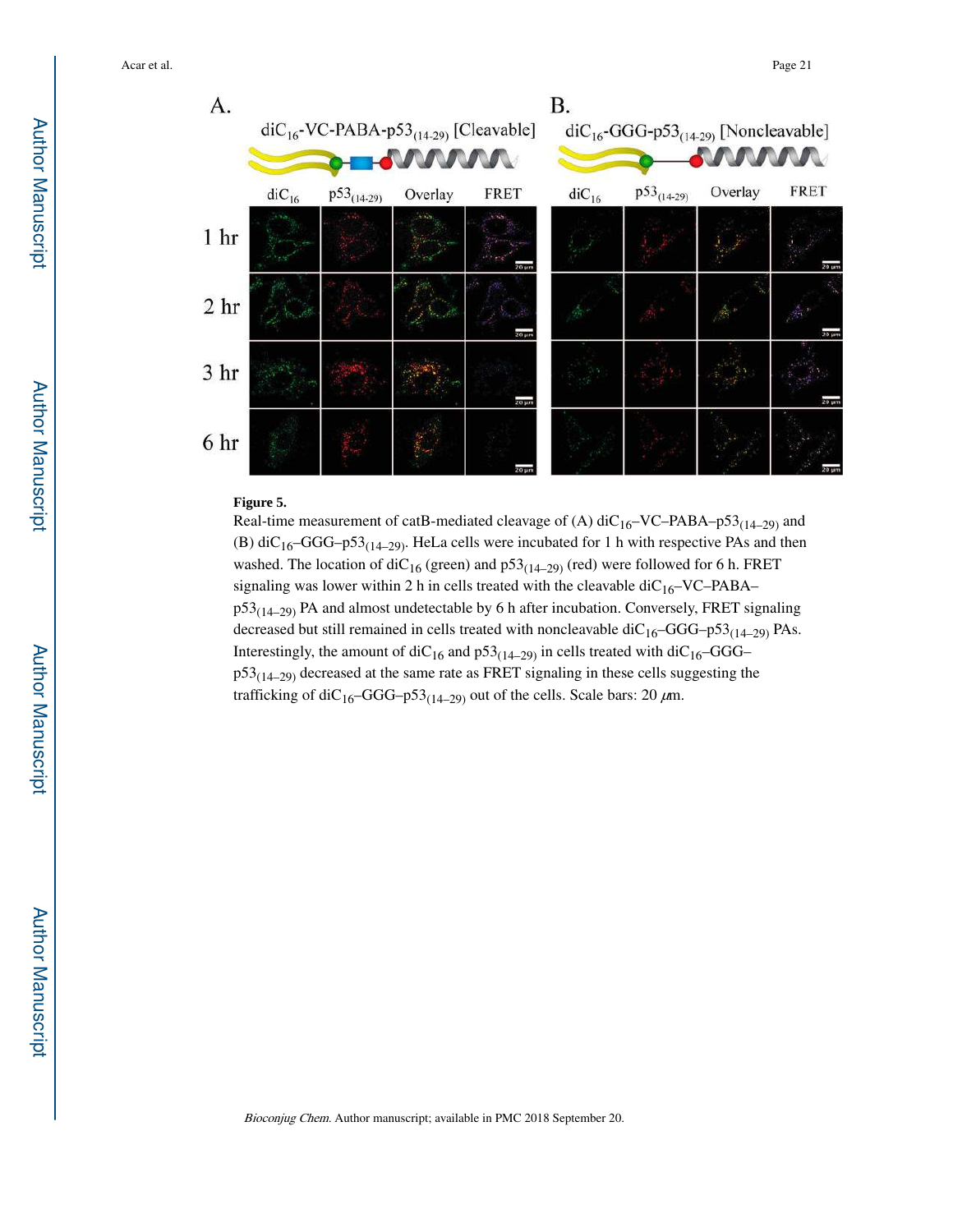

#### **Figure 6.**

(A, B) Both diC<sub>16</sub>–VC–PABA–p53<sub>(14–29)</sub> and diC<sub>16</sub>–GGG–p53<sub>(14–29)</sub>, localized in HeLa cells to transferrin-positive early endosomes after 1 h following incubation. However,  $diC_{16}$ and p53<sub>(14–29)</sub> from diC<sub>16</sub>–VC–PABA–p53<sub>(14–29)</sub> quickly dissociate and can be found in separate locations within the cells (white boxes) with  $\text{diC}_{16}$  in transferrin-negative compartments. Components from  $diC_{16}$ –GGG–p53<sub>(14–29)</sub> PAs are located in identical locations (yellow boxes). Transferrin, blue;  $\text{diC}_{16}$ , green; and  $p53_{(14-29)}$ , red. Scale bars: 20  $\mu$ m.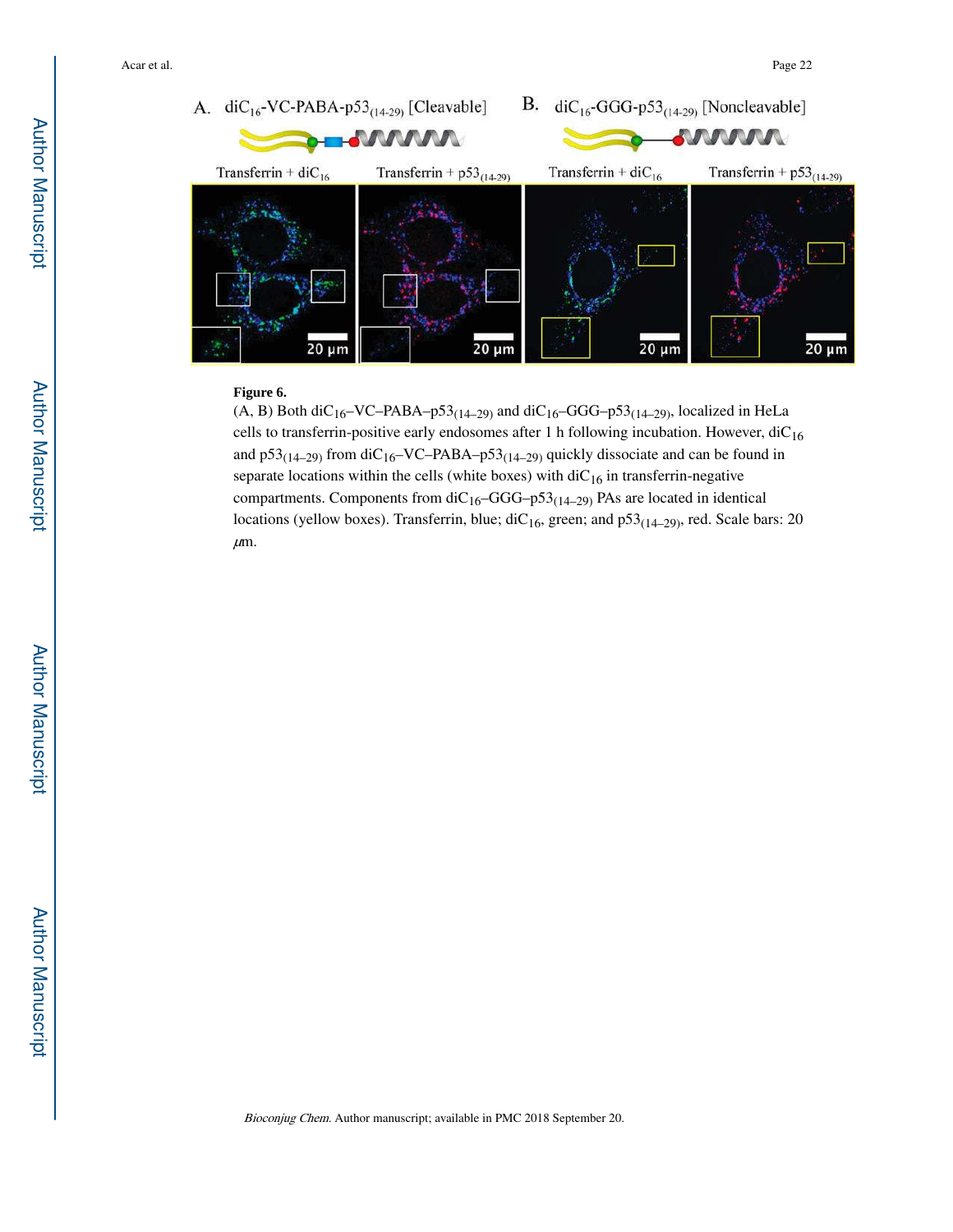

#### **Figure 7.**

Superresolution laser-scanning confocal microscopy measurements of the ability of  $diC_{16}$ – VC–PABA–p53<sub>(14–29)</sub> and diC<sub>16</sub>–GGG–p53<sub>(14–29)</sub> to provide a FRET signal (FRET Efficiency) and to quantify the amount of intracellular  $p53_{(14-29)}$  peptide. (A) Although the FRET signal decreased in cells incubated with both PAs over time (Figure 5), the remaining  $diC_{16}$ –GGG–p53<sub>(14–29)</sub> within HeLa cells retained its ability to provide a FRET signal up to 24 h, indicating that the loss of FRET signal in cells treated with  $diC_{16}$ –VC–PABA–  $p53_{(14-29)}$  was not due to photobleaching during analysis. (B) Superresolution confocal microscopy measurements of the loss of  $p53<sub>(14–29)</sub>$  peptide in cells incubated with diC<sub>16</sub>– GGG–p53<sub>(14–29)</sub> compared with those incubated with diC<sub>16</sub>–VC–PABA–p53<sub>(14–29)</sub> by 24 h, indicating extracellular loss.